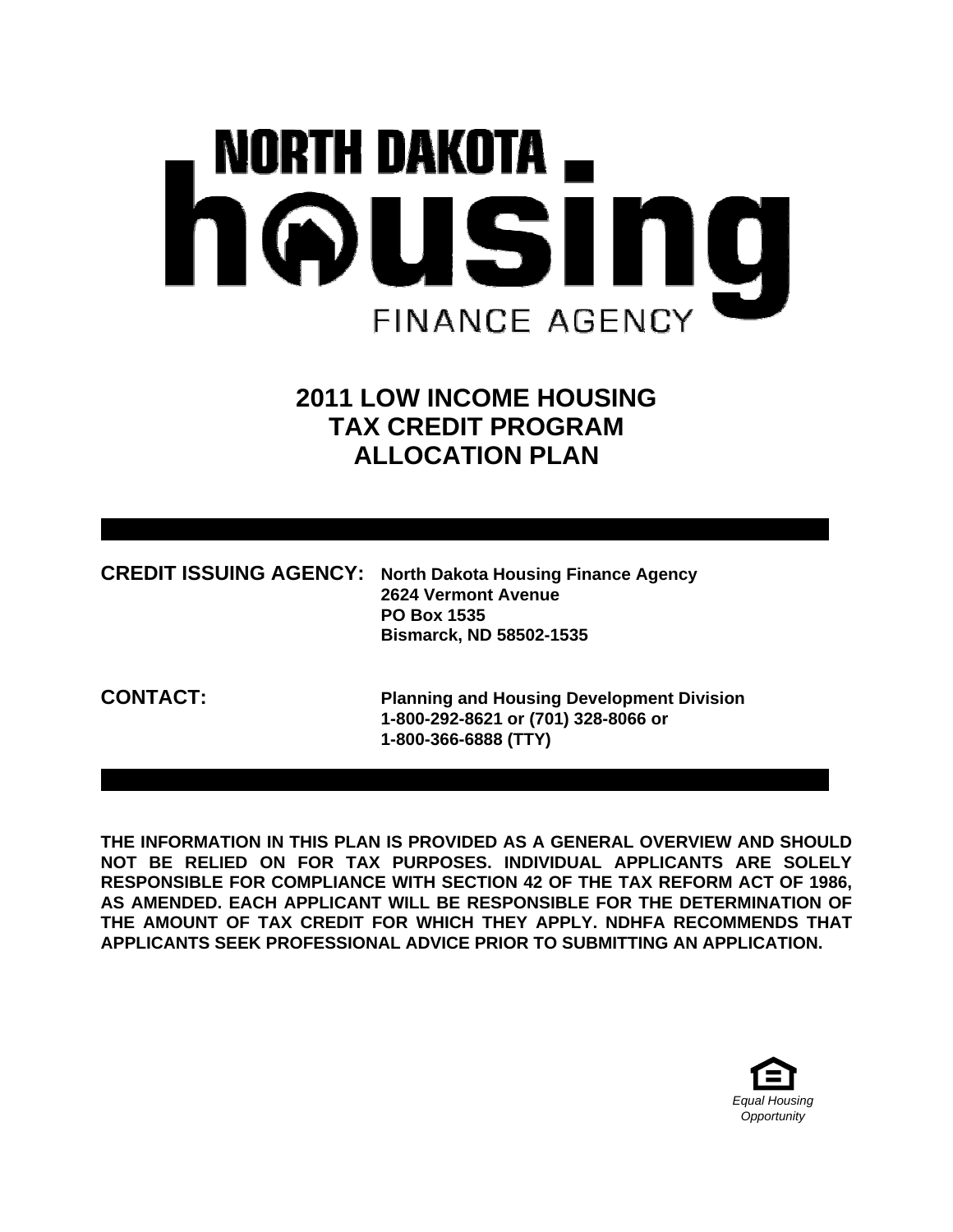#### TABLE OF CONTENTS

| I.   | <b>INTRODUCTION</b>          |                                               | 4              |
|------|------------------------------|-----------------------------------------------|----------------|
| II.  | <b>GENERAL PROVISIONS</b>    |                                               | 4              |
|      | A.                           | <b>Credit Rate</b>                            | $\overline{4}$ |
|      | <b>B.</b>                    | <b>Eligible Basis</b>                         | 5              |
|      | C.                           | Maximum Developer Fee                         | 5              |
|      | D.                           | Maximum Builder/Contractor Fees               | 5              |
|      | E.                           | <b>Qualified Basis</b>                        | 6              |
|      | $F_{\cdot}$                  | <b>Annual Credit Amount</b>                   | 6              |
|      | G.                           | <b>Income and Rent Restrictions</b>           | 6              |
|      | H <sub>1</sub>               | <b>Extended Low Income Housing Commitment</b> | 6              |
|      | L.                           | <b>Gross Rent Floor</b>                       | 7              |
|      | J <sub>r</sub>               | <b>Compliance Monitoring</b>                  | 7              |
|      | $K_{\cdot}$                  | Restriction                                   | 8              |
|      | L.                           | Discrimination                                | 8              |
|      | $M_{\cdot}$                  | ADA and 504                                   | 8              |
|      | $N_{\cdot}$                  | Limit on Volume                               | 8              |
|      | O.                           | Recapture                                     | 8              |
|      | P.                           | <b>Reserve Accounts</b>                       | 8              |
|      | Q.                           | <b>Tax-Exempt Financed Properties</b>         | 9              |
|      | R.                           | Identity of Interest                          | 9              |
|      | S.                           | Disclosure of Interest                        | 9              |
| III. | <b>TYPES OF DEVELOPMENTS</b> |                                               |                |
|      | A.                           | New Construction                              | 10             |
|      | B.                           | <b>Existing Properties</b>                    | 10             |
|      | $C_{\cdot}$                  | Substantial Rehabilitation                    | 10             |
|      | D.                           | <b>Ineligible Properties</b>                  | 11             |
| IV.  |                              | <b>APPLICATION PROCESS</b>                    | 11             |
| V.   |                              | THRESHOLD REQUIREMENTS                        | 11             |
|      | A.                           | <b>Demonstrated Site Control</b>              | 11             |
|      | <b>B.</b>                    | Zoning Availability                           | 12             |
|      | $C_{\cdot}$                  | <b>Applicant Characteristics</b>              | 12             |
|      | D.                           | <b>Financial Projections</b>                  | 12             |
|      | Е.                           | Ownership                                     | 12             |
|      | F.                           | Subsidies                                     | 13             |
|      | G.                           | Compliance with Fair Housing Act              | 13             |
|      | H.                           | Public Housing Waiting List                   | 13             |
|      | I.                           | <b>Local Support Letter</b>                   | 13             |
|      | J.                           | <b>Housing Need</b>                           | 13             |
|      | K.                           | <b>Capital Needs Assessment</b>               | 13             |
|      | L.<br>Ability                |                                               | 14             |
|      | M.                           | Appraisal                                     | 14             |
|      | N.                           | <b>USDA Existing Debt</b>                     | 14             |
| VI.  | <b>APPLICATION FEES</b>      |                                               |                |
|      | А.                           | For-Profit Applicants                         | 15             |
|      | <b>B.</b>                    | Non-Profit Applicants                         | 15             |
|      | C.                           | <b>Tax-Exempt Financed Properties</b>         | 15             |
| VII. |                              | <b>CREDIT RESERVATIONS</b>                    | 15             |
|      | А.                           | <b>Conditional Reservation</b>                | 16             |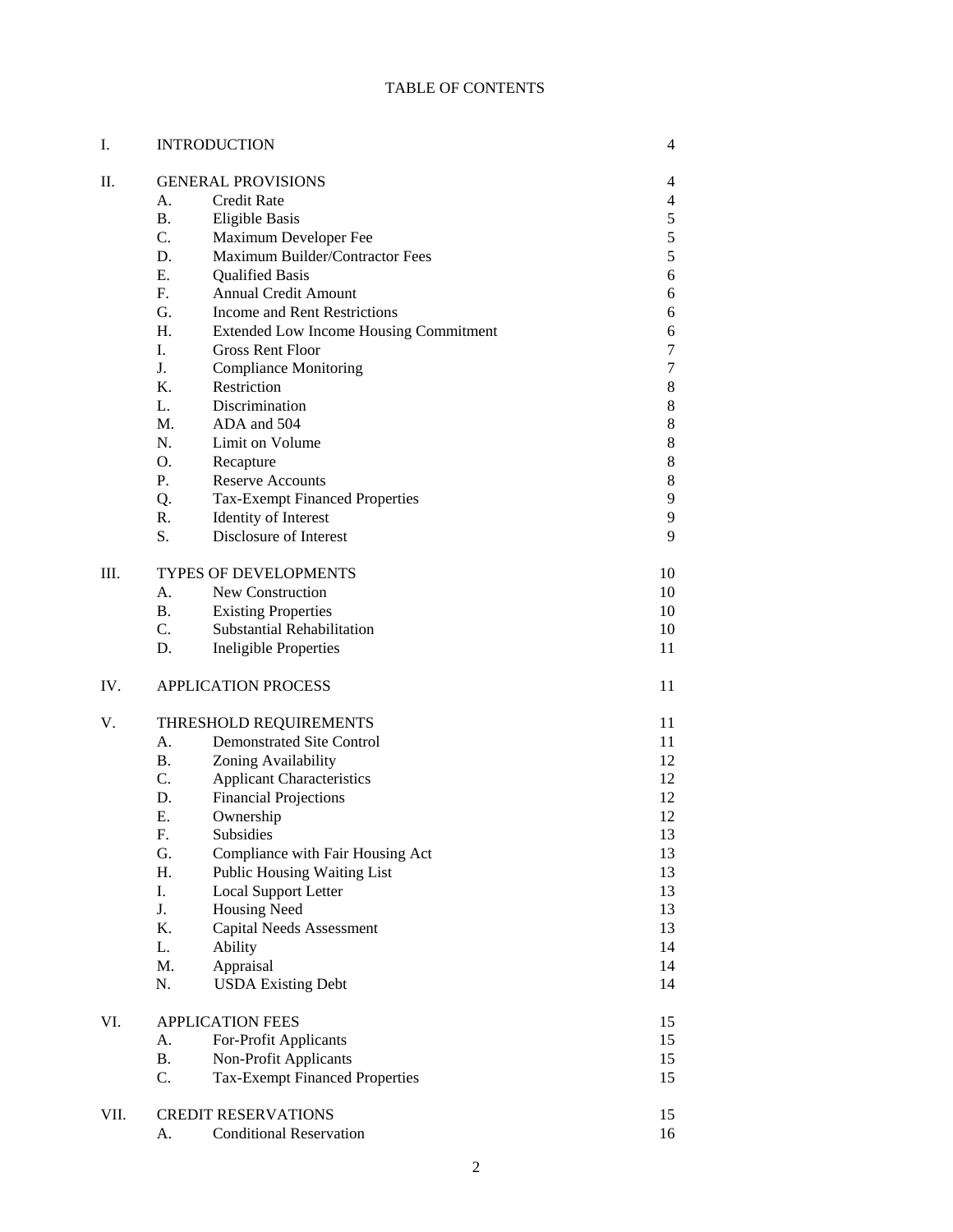|       | <b>B.</b><br>C. | <b>Formal Reservation</b><br><b>Property Progress Reports</b> | 16<br>17 |
|-------|-----------------|---------------------------------------------------------------|----------|
|       | D.              | Credit Return or Cancellation                                 | 17       |
|       | E.              | Final Allocation of Tax Credits                               | 17       |
|       |                 |                                                               |          |
| VIII. |                 | <b>SET-ASIDES and TARGETED AREAS</b>                          | 18       |
|       | А.              | Non-Profit Participation                                      | 18       |
|       | <b>B.</b>       | <b>Indian Reservation Set-Aside</b>                           | 19       |
|       | C.              | <b>Energy Impacted Counties</b>                               | 19       |
| IX.   |                 | PROPERTY RATINGS                                              | 19       |
|       | А.              | Serves Lowest Income Group Possible                           | 19       |
|       | <b>B.</b>       | <b>Extended Duration of Low Income Use</b>                    | 20       |
|       | C.              | <b>Community Revitalization Project</b>                       | 20       |
|       | D.              | <b>Special Needs</b>                                          | 20       |
|       | Е.              | Design Standards                                              | 21       |
|       | F.              | <b>Green Communities</b>                                      | 22       |
|       | G.              | Property Rehabilitation                                       | 22       |
|       | H.              | Rent Rebate for Homeownership                                 | 22       |
|       | I.              | Tenant Ownership                                              | 22       |
|       | J.              | Housing for Individuals with Children                         | 22       |
|       | $K_{\cdot}$     | Housing for People 55 and Over                                | 23       |
|       | L.              | <b>Internet Connection Provided to Tenants</b>                | 23       |
|       | M.              | <b>Preserve Existing Properties</b>                           | 23       |
|       | N.              | <b>Rural Properties</b>                                       | 23       |
|       | O.              | <b>Efficient Housing Production</b>                           | 23       |
|       | Ρ.              | Geographic Location                                           | 24       |
|       | Q.              | <b>Developer Limitation</b>                                   | 24       |
| Χ.    |                 | <b>CARRYOVER ALLOCATIONS</b>                                  | 25       |
|       | А.              | Carryover Late Fee                                            | 25       |
| XI.   |                 | RESPONSIBILITY OF APPLICANT                                   | 25       |
| XII.  |                 | <b>CLARIFICATION OF AGENCY ROLE</b>                           | 25       |
| XIII. |                 | MODIFICATION TO THE QUALIFIED ALLOCATION PLAN                 | 26       |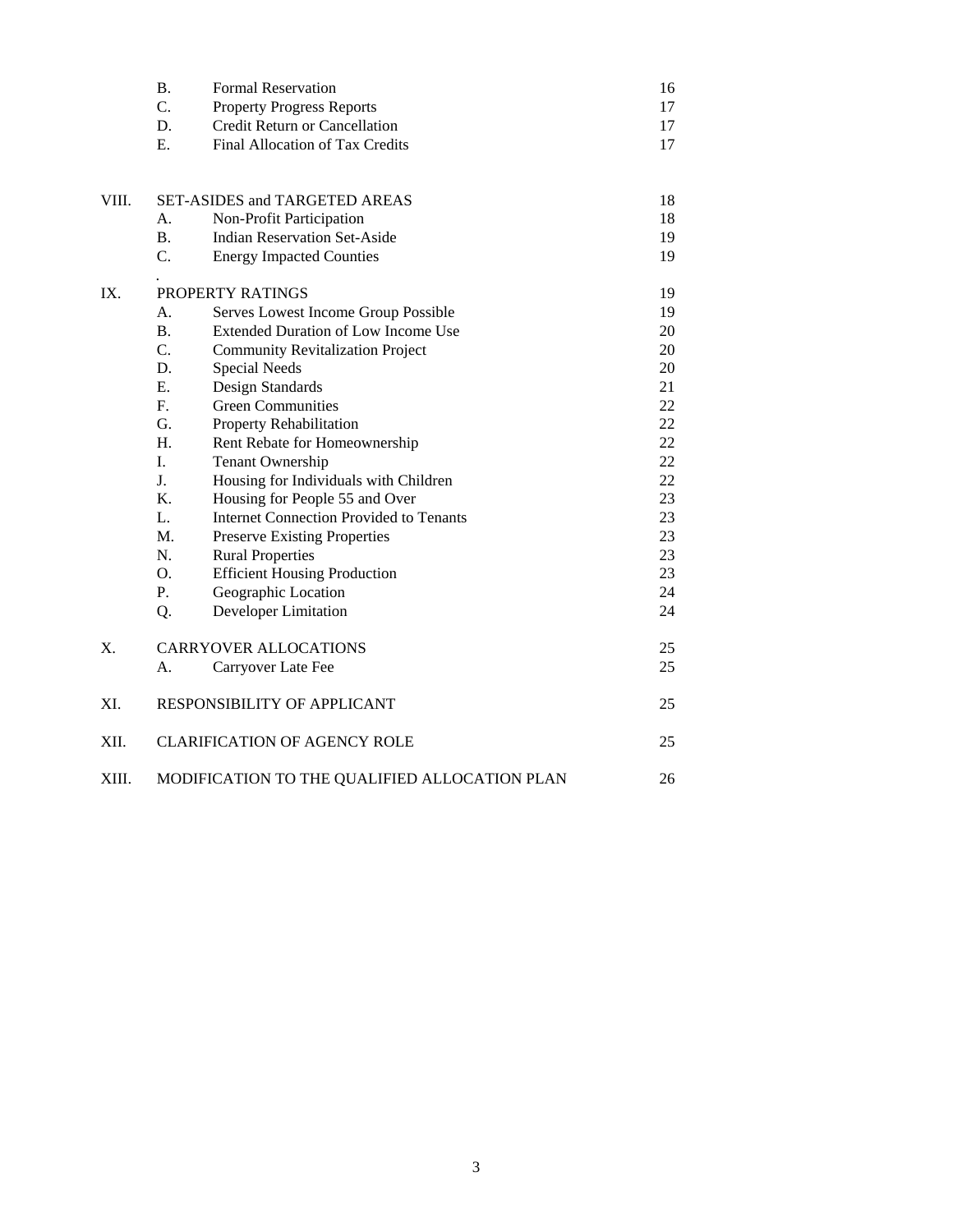# **NORTH DAKOTA LOW INCOME HOUSING TAX CREDIT PROGRAM 2011 ALLOCATION PLAN**

# **I. INTRODUCTION**

The North Dakota Housing Finance Agency (NDHFA) is responsible for the administration of the Low Income Housing Tax Credit (LIHTC) Program for the State of North Dakota. The LIHTC was established by the Tax Reform Act of 1986 for the purpose of encouraging the construction and rehabilitation of housing for low-income individuals and families. The credit likewise offers a reduction in tax liability to owners and investors. Parties interested in pursuing tax credits should reference Section 42 of the Internal Revenue Code (the "Code") for more detailed information. It is also advisable to seek competent tax counsel for additional guidance.

Pursuant to the Budget Reconciliation Act of 1989, NDHFA is required to develop a "Qualified Allocation Plan" defining the process by which it will distribute the Low Income Housing Tax Credit ("the tax credit") to low income housing properties throughout the State of North Dakota.

The NDHFA allocation plan, as herein stated, promotes the selection of those properties which serve to address the most crucial needs of the state, within the guidelines and requirements established by the federal government.

NDHFA holds an annual public hearing in Bismarck on changes to the Allocation Plan and public comments are invited. Testimony and comments are considered from those attending, as well as other information gathered from comments received as the result of a large mailing of the "draft" allocation plan. These comments are then taken into consideration in the formulation of the final plan.

# **II. GENERAL PROVISIONS**

The NDHFA reserves the right, at its sole discretion, to modify or waive any condition of this plan, which is not mandated by the Code, on a case-by-case basis for good cause.

For purposes of this Plan, the Developer is defined as the individual or entity to which the developer fees are paid for promoting the property. The Developer may or may not be the Applicant. The Applicant is either the owner of the property, (i.e. partnership, corporation, limited liability company, etc.) or the entity that has controlling interest in the ownership entity, (i.e. the general partner, managing member, individual, etc.).

- **A. Credit Rate:** The tax credit is intended to provide, over a 10-year period, a "present value" credit of either of the following:
	- (1) 30 percent of the property's Qualified Basis for new buildings with a federal subsidy or for the acquisition costs of eligible existing buildings that are rehabilitated.

A new building is treated as federally subsidized if there is tax-exempt financing.

 (2) 70 percent of the property's Qualified Basis in the case of new construction or the substantial rehabilitation costs on an acquired building.

 The Internal Revenue Service publishes, on a monthly basis, the applicable percentage (credit rate) to be used in calculating the annual credit amount, approximately 4 percent and fixed at 9 percent for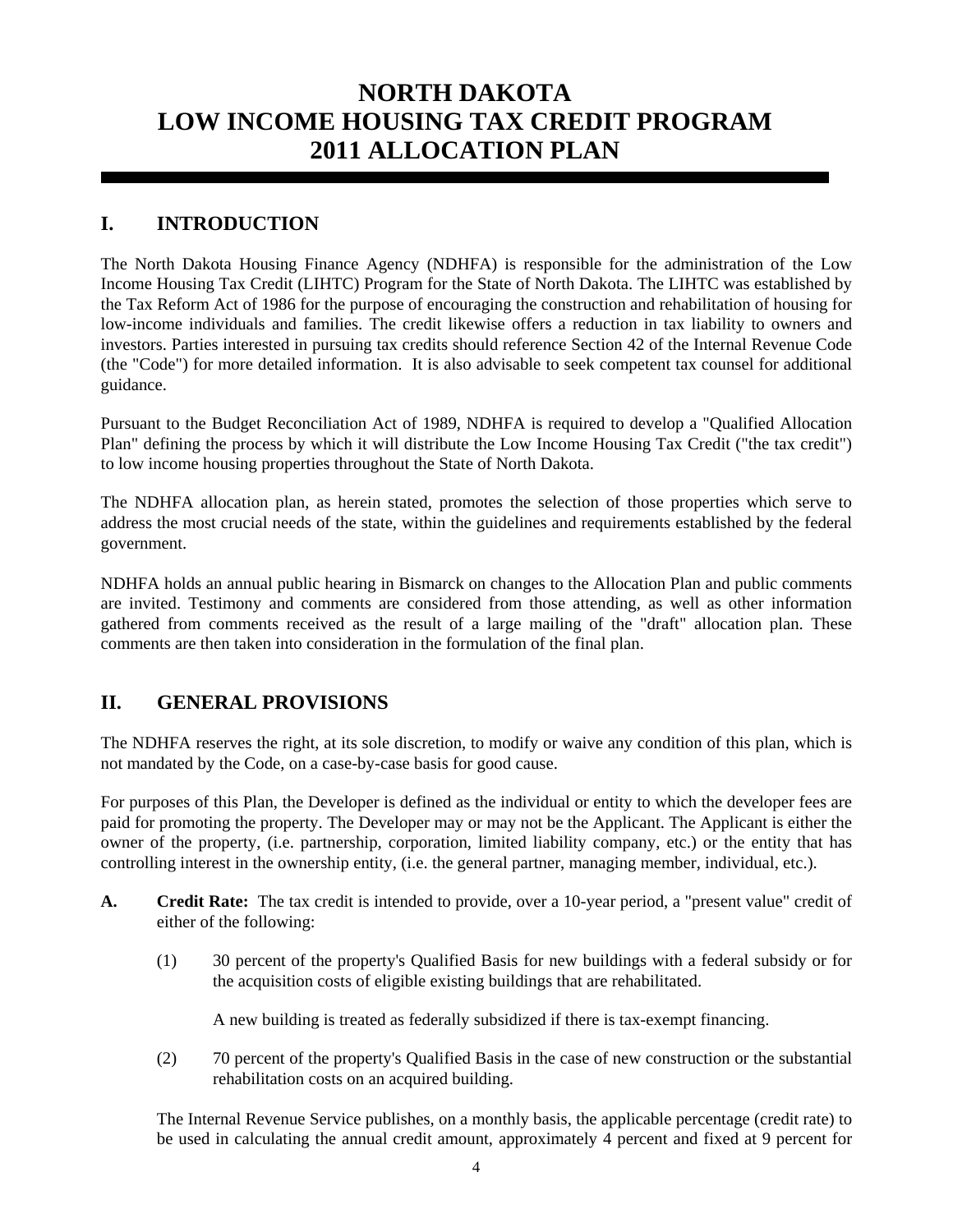buildings placed in service between July 31, 2008 and December 31, 2013.

 Credit is available each year for 10 years. Credit is based on the percentage of qualified low-income units in a property or the percentage of floor space of qualified low-income units, whichever is less. Allocations are made to each building regardless of the number of buildings comprising a property.

**B.** Eligible Basis: The eligible basis for a new building is arrived at by taking all costs not allowable under the Code, including land, and subtracting them from the total property cost.

 The eligible basis for an existing building is the sum of the acquisition cost plus additions and improvements, but only if the building has not been placed-in-service or substantially rehabilitated in the preceding 10 years. For exemptions to this rule, see page 10.

 Eligible basis is reduced by federal grants, residential rental units which are above the average quality standard of the low-income units, any historical rehabilitation credits, and non-residential rental property. A property located in a Qualified Census Tract (QCT) or HUD designated Difficult Development Area (DDA) is eligible for credits up to 130 percent of eligible basis. Also eligible for consideration for this boost are:

- (1) projects designed to primarily serve special needs populations, i.e. homeless or those requiring permanent supportive services;
- (2) projects that target 20 percent or more of the units at 30 percent of area median income or less;
- (3) projects within tribal reservations, including the Trenton Indian Service Area;
- (4) new construction projects on in-fill lots a) with existing structures which need to be demolished or b) require substantial environmental remediation; and
- (5) projects in rural areas without sufficient soft financing to be financially feasible in low market rent areas. Proposed rents (including utility allowance) must be the lesser of a) Fair Market Rents (FMR) or b) a minimum of 20% below Housing Tax Credit rent ceilings, either of which will be enforced through a land use restriction agreement (LURA). Developments with a project based federal rent subsidy are not eligible.

Applicants must provide a narrative explanation justifying the need to increase the eligible basis.

 The NDHFA is obligated to allocate only the amount of credit necessary to make the property financially feasible.

- **C. Maximum Developer Fee:** Developer's fees will be limited to 15 percent of the eligible basis (before any basis boost) of the property for projects with 40 or fewer units and 12 percent for projects of 41 or more units. Fees paid to consultants will be included in this limitation. The developer fee for the acquisition portion of an acquisition/rehabilitation property cannot exceed 5 percent. The fees of all parties with an Identity of Interest with the Developer in the property will be taken into consideration when calculating the Developer's maximum fees. All developer fees in excess of the established maximums will not be included in the eligible basis.
- **D. Maximum Builder/Contractor Fees:** Builder/General Contractor fees may not exceed the following limits:

| <b>Builder/General Contractor's Profit</b> | 6 percent of hard construction costs |
|--------------------------------------------|--------------------------------------|
| Builder/General Contractor's Overhead      | 2 percent of hard construction costs |
| <b>General Requirements</b>                | 6 percent of hard construction costs |

Fees in one area may exceed the stated percentage if other areas are not at their maximum, so long as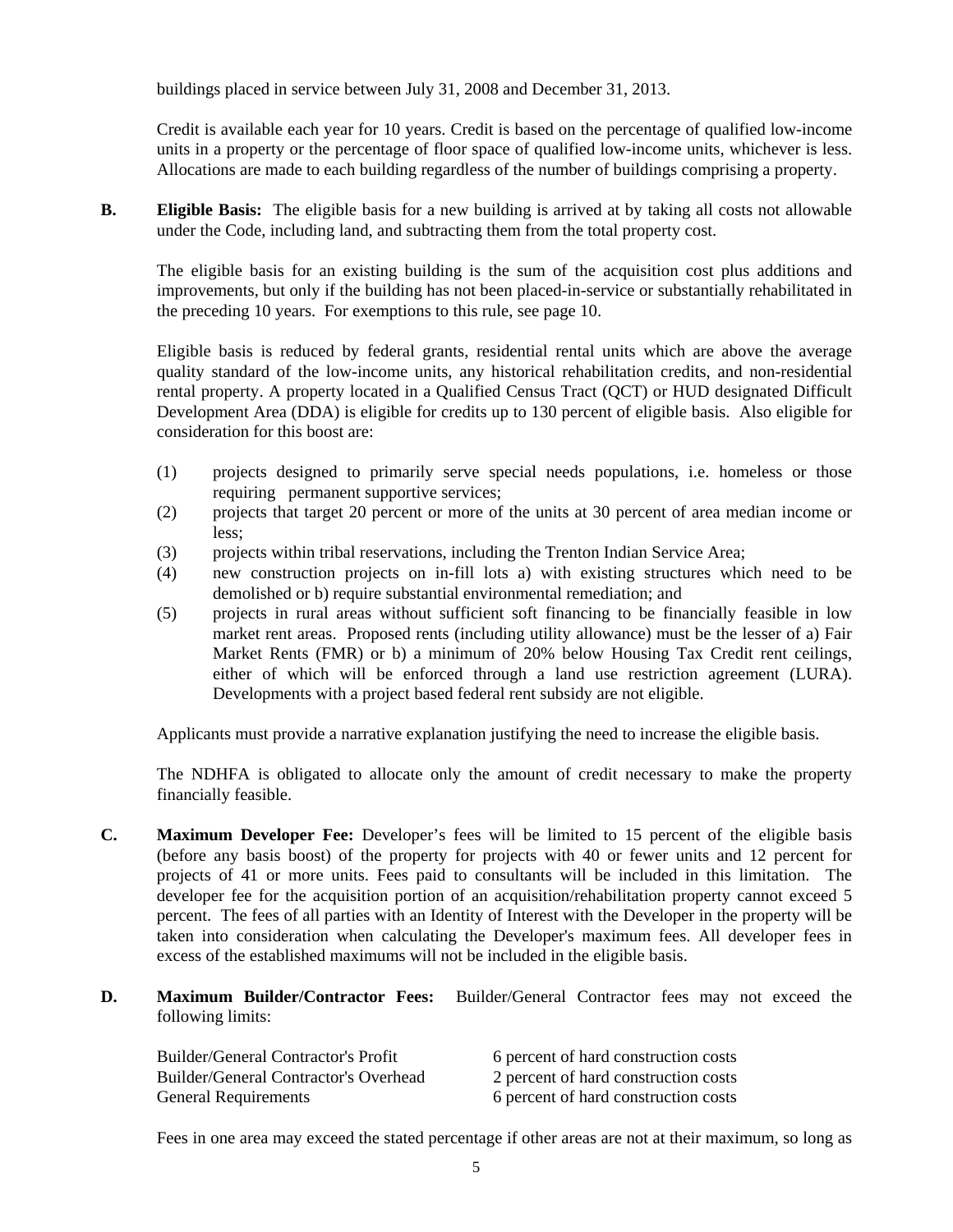they don't exceed 14 percent collectively. Any fees in excess of 14 percent will not be included in the eligible basis. Identity of Interest will not be considered when calculating maximum builder/contractor fees.

- **E. Qualified Basis:** The qualified basis is the portion of a property's eligible basis multiplied by the applicable fraction. The applicable fraction is the lesser of:
	- (1) The unit fraction which is the number of low income units in a building divided by the total number of units; or
	- (2) The floor space fraction, which is the overall amount of floor space occupied by low-income units, divided by the total floor space in the building.

 The qualified basis and the amount of credit are based upon the amount of low income housing within the building. An on-site manager's unit is considered common space and should not be included in the applicable fraction unless the manager can qualify under the parameters of low income.

**F.** Annual Credit Amount: The annual credit amount is the amount of tax credits necessary to allow for property feasibility. The maximum allowable credit amount is the property's qualified basis multiplied by the applicable credit rate. However, as part of the initial application review, the actual amount of tax credits reserved could be less than the maximum allowable if NDHFA analysis reveals the property would still be feasible with fewer tax credits.

 The final determination of the property's tax credit amount is made when a property is "placed-inservice". Placed-in-service is defined, for new construction or rehabilitation, as the date on which the first certificate of occupancy is issued.

**G. Income and Rent Restrictions:** A property must, for at least a 15-year period, have a minimum of either 20 percent qualified low income units occupied by households with incomes under 50 percent of area median income, or 40 percent qualified low income units occupied by households with incomes under 60 percent of area median income. Once made, the choice between the 20 percent at 50 percent formulation and the 40 percent at 60 percent formulation is irrevocable. Median income figures (household size adjusted) are published periodically by the Department of Housing and Urban Development for North Dakota counties and are available from NDHFA upon request.

 Rent, including utilities, cannot exceed 30 percent of the qualifying median income (not 30 percent of the particular family's income, but 30 percent of 50 percent or 60 percent of median, as applicable).

 To calculate rent, a certain number of occupants are assumed to occupy a unit, depending on the number of bedrooms in the unit (not actual occupants). The assumed family size is one person in an efficiency (studio) apartment and 1.5 persons per bedroom (i.e., rent in a two-bedroom unit is 30 percent of the three-person qualifying income). This restriction is in effect during the entire compliance period.

 The limit applies to the "gross rent" for every set-aside unit, which is defined as the rent paid by the tenant including a utility allowance (tenant paid utilities), but excluding rent subsidies. Utility allowances are based on HUD, RHS, or utility company standards depending on the type of property or an energy consumption model.

**H. Extended Low Income Housing Commitment:** Prior to a final allocation of tax credits the owner must enter into an Extended Use Agreement which requires the owner and his successors to meet the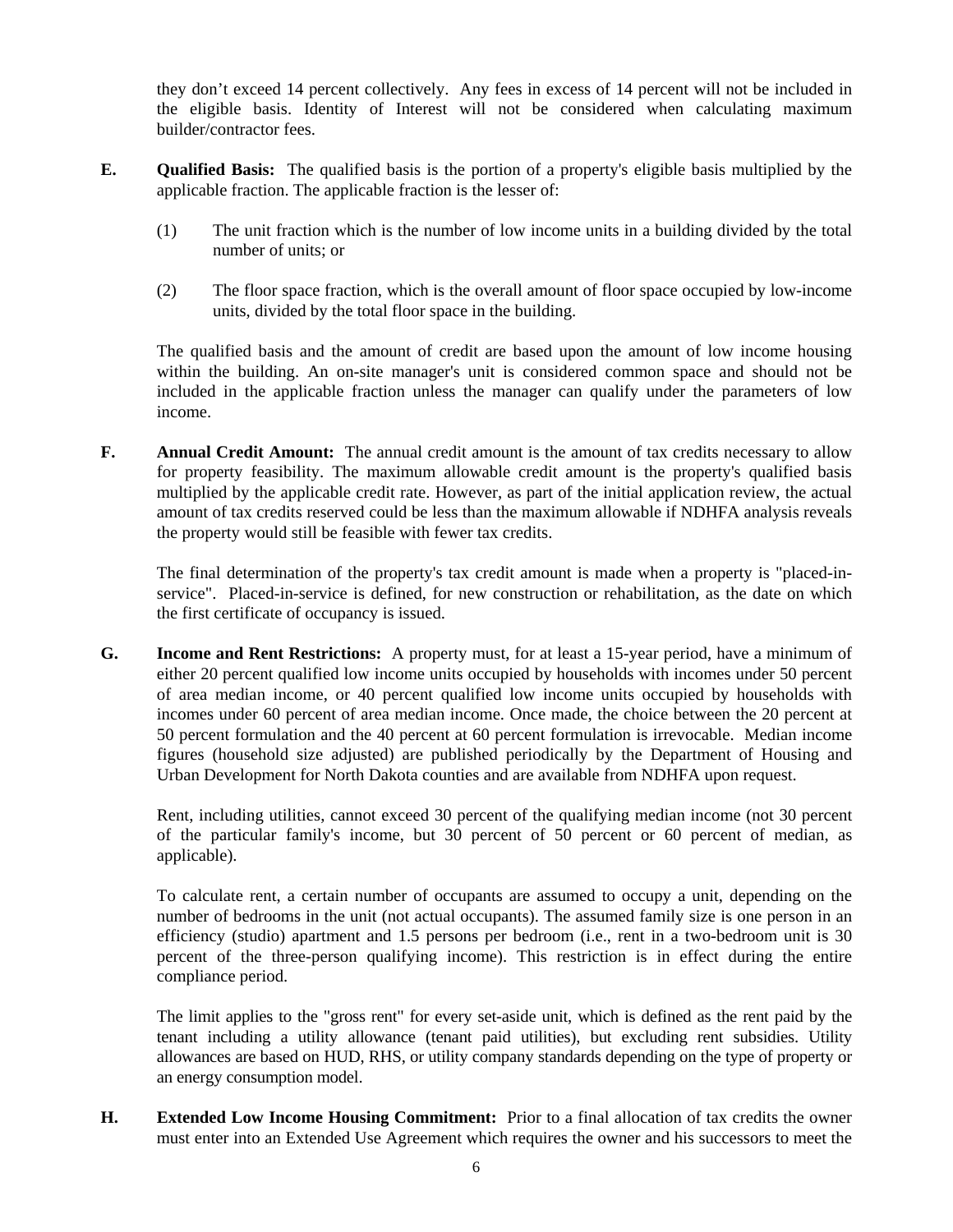applicable fraction of low income occupancy for an extended use period of at least 15 years beyond the initial 15-year compliance period. The owner must record this agreement as a restrictive covenant.

- **I. Gross Rent Floor:** The gross rent floor will be established on the date of initial allocation of a housing dollar credit amount (normally the date of issuance of the carryforward agreement) unless the owner informs NDHFA prior to the placed-in-service date that the owner wishes to establish the rent floor at the placed-in-service date.
- **J.** Compliance Monitoring: NDHFA will monitor all properties placed-in-service for which tax credits are, or have been allocated at any time since the inception of the LIHTC program. A copy of the NDHFA LIHTC Compliance Manual is available upon request and is provided to all property owners.

 Applicants or Developers utilizing the LIHTC program must remain in compliance with program guidelines throughout the agreed upon use period. An Applicant or Developer involved with an existing property that is determined by NDHFA to be significantly out of compliance, at the sole discretion of NDHFA, will not receive consideration for new tax credit properties until the issues are resolved to the satisfaction of NDHFA.

 (1) All tax credit recipients shall submit an annual certification to NDHFA in a manner, form, and time established by NDHFA. This certification will include such items as number of setaside units, tenant names, household information, rents, utility allowance or cost, tenant income, sources of income, unit information, and any other information required by NDHFA.

The owner of a tax credit property is required to retain records for each building in the property for each year in the compliance period showing: the total number of residential rental units in the building (including the number of bedrooms and unit size in square feet); the percentage of residential rental units in the building that are tax credit units; the rent charged for each unit (including utility allowance); the number of household members in each unit; notation of any vacant units; tenant's income (i.e., household income); documentation to support each household's income certification; the eligible basis and qualified basis of the building at the end of the first year of the credit period; and the character and use of any nonresidential portion of the building included in the building's eligible basis.

- (2) Each property owner shall allow NDHFA staff or its agent(s) to conduct on-site reviews of tenant files, supporting financial information and a physical inspection for compliance with habitability standards. All tax credit recipients will maintain records of tenant applications, income certifications and verifications of tenant's income in accordance with the NDHFA LIHTC Compliance Manual.
- (3) Upon reasonable notice, NDHFA shall have access to all property development records, including IRS reporting forms.
- (4) NDHFA will promptly notify the IRS of any property noncompliance in relation to its responsibilities under the Code.
- (5) Each property owner, general partner, and management agent shall be required to complete and submit IRS Form 8821 Tax Information Authorization, as requested by the Agency, and provide the Agency with copies of all correspondence from and to the Internal Revenue Service related to the property during the compliance period.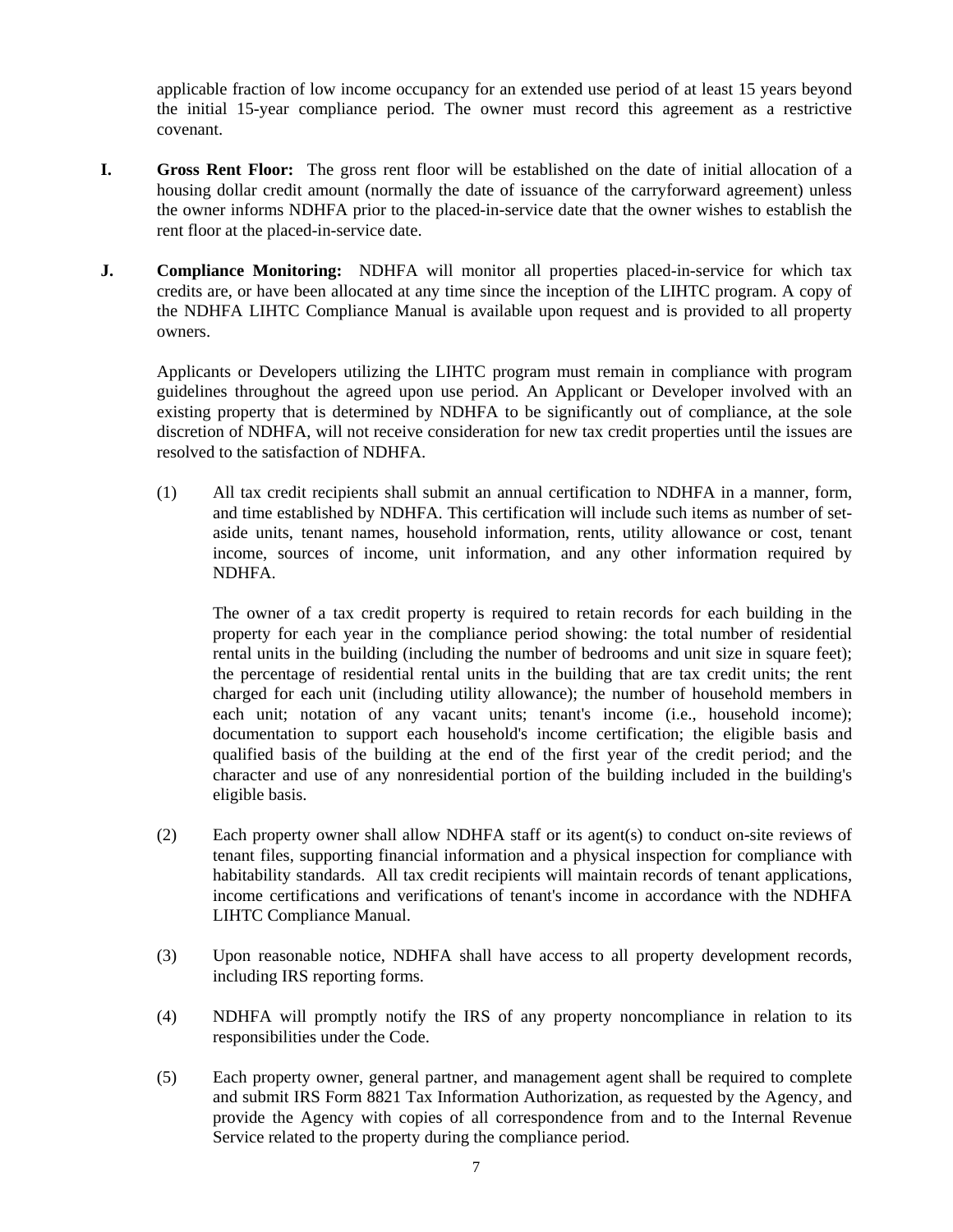- (6) As part of the compliance monitoring reporting requirements, each property owner will be required to submit annual operating statements showing property income and expenses.
- (7) NDHFA will charge each property an annual fee to carry out the required monitoring. The fee is currently set at \$50 per property, plus \$35 per low-income unit. Properties with multiple buildings located in different towns (scattered sites properties) will be assessed a \$50 per building fee, plus \$35 per low-income unit. (Multiple buildings within the same town will be subject to a single \$50 fee for all buildings in that town. Normal per unit fees will apply.) NDHFA reserves the right to adjust the annual fee. Additional fees may be assessed to a property determined to be in substantial noncompliance, to cover added costs of monitoring.
- (8) Prior to issuance of the IRS Form 8609, which certifies an allocation of Credits, the owner and on-site managers will be required to attend or document that they have recently attended industry recognized training on management and compliance. In addition, if significant or repeated noncompliance events are discovered during the on-going compliance monitoring activities, further follow-up training will be required.
- **K. Restriction:** No one Developer, Applicant or party with an Identity of Interest (excluding management control) will be eligible to receive Conditional Reservations for more than an aggregate 25 percent of the NDHFA annual per capita allocation.

An exception to this limitation will be made to ensure maximum distribution of the tax credits:

- (1) If during the regular allocation cycles, the only properties remaining are applications by Developers who have reached the 25 percent limit, or
- (2) If, after the regular cycles, there are recaptured or unallocated tax credits, they may be allocated without regard to the 25 percent limitation.

 A forward commitment of following years' credit authority may be made to fully fund a project, at the sole discretion of the Agency.

- **L. Discrimination:** All housing receiving tax credits must be open to all persons regardless of race, color, national origin, religion, creed, sex, disability, or familial status.
- **M. ADA and 504:** Properties containing facilities that are available to the general public must meet the Americans with Disabilities Act (ADA) requirements and if federal assistance is involved, must also comply with Section 504 of the Rehabilitation Act of 1973. The property must also comply with the Fair Housing Amendments Act of 1988.
- **N. Limit on Volume:** Each state can issue new tax credits up to the greater of \$1.95 per resident or \$2,465,000 in 2011, adjusted for inflation. Only the first year of the 10-year credit period is counted against the limit. Properties with tax-exempt financing, which are subject to a separate volume limitation, are not counted against the state credit limit.
- **O.** Recapture: Part of the credit will be subject to IRS recapture provisions, if the qualified basis at the close of any year is less than the amount of such basis at the close of the preceding taxable year, or if the minimum percentage of qualified low income units is not maintained for the full extended use period.
- **P.** Reserve Accounts: All properties will be required to maintain a replacement reserve account for the term of the compliance period. This account will be set aside in a federally insured financial institution or the Bank of North Dakota. The replacement reserve requirement for new construction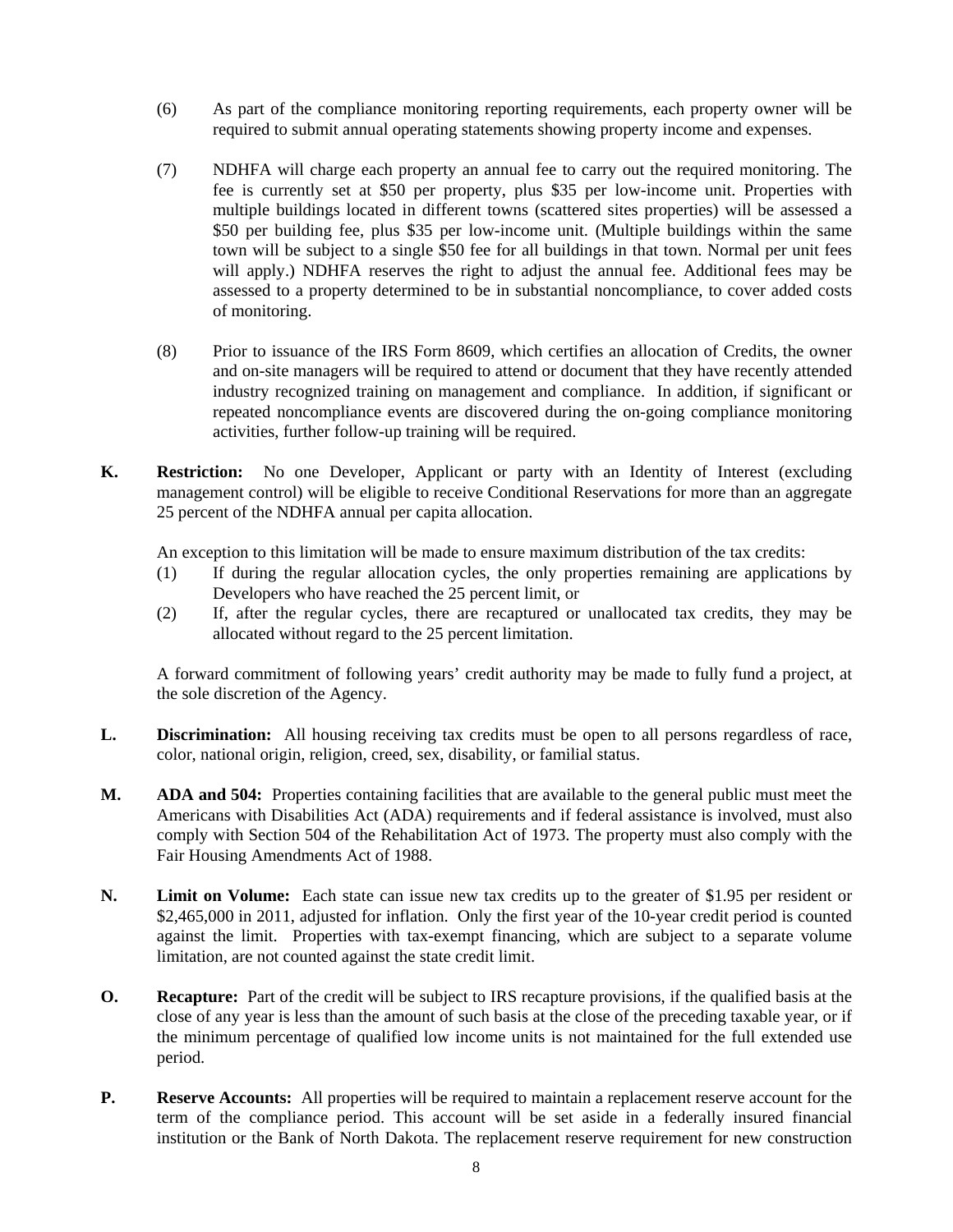properties and substantial rehabilitation (rehab exceeding \$30,000 per unit) properties designed for seniors will be \$250 per unit per year. The requirement for all properties designed for families as well as rehabilitation developments with rehabilitation costs of \$30,000 per unit or less will be \$300 per unit per year. This account shall not be used for routine maintenance and upkeep expenses.

 All properties will also be required to establish and maintain, until the property has achieved a minimum of five years of stabilized operations, an operating reserve equal to a minimum of 6 months of projected operating expenses plus must-pay debt service payments and annual replacement reserve payments. This requirement can be met with an up-front cash reserve; a personal guarantee from the developer/general partner with a surety bond to stand behind the personal guarantee; or partnership documents specifying satisfactory establishment of an operating reserve. This operating reserve must be set aside at a federally insured financial institution or the Bank of North Dakota and accounted for in a manner acceptable to the Agency.

 If applicable, a tax escrow account must be maintained in a federally insured financial institution or the Bank of North Dakota

- **Q. Tax-Exempt Financed Properties:** Properties for which tax-exempt bond financing is proposed in conjunction with LIHTC do not fall under the state's credit volume cap; however, such properties are subject to all of the other requirements of this Plan.
- **R. Identity of Interest:** The Applicant must disclose any and all relationships (generally based on financial interests or family ties) with others involved in the property. This disclosure is required for all parties which:
	- (1) Have an ownership, development, or financial interest in the property (excluding limited partners with less than a 15 percent ownership interest);
	- (2) Have current or future management control of the property;
	- (3) Have any current or contingent financial or management liability for the property, including guarantees, letters of credit, take out agreements or support agreements; and
	- (4) Are involved in the property and have been debarred from any North Dakota program, other state program or any federal program.

 This disclosure requires the names and addresses of all parties, including corporate officials, if applicable. Forfeiture of the reserved tax credits may result if this information is not adequately disclosed, or if the information changes. Applicants may apply for a waiver of this procedure.

 The intent of this section is not to limit passive ownership, but to properly identify all parties that have a significant involvement in the development of the property.

**S. Disclosure of Interest:** The Applicant must also disclose the names and addresses, including corporate officials where applicable, of all parties that have a significant role in the property. These parties include, but are not limited to: the general contractor, all subcontractors whose aggregate contract will exceed ten percent of the cost of property (this cost shall be calculated excluding the acquisition of land), accountants, architects, engineers, financial consultants, and any other consultants.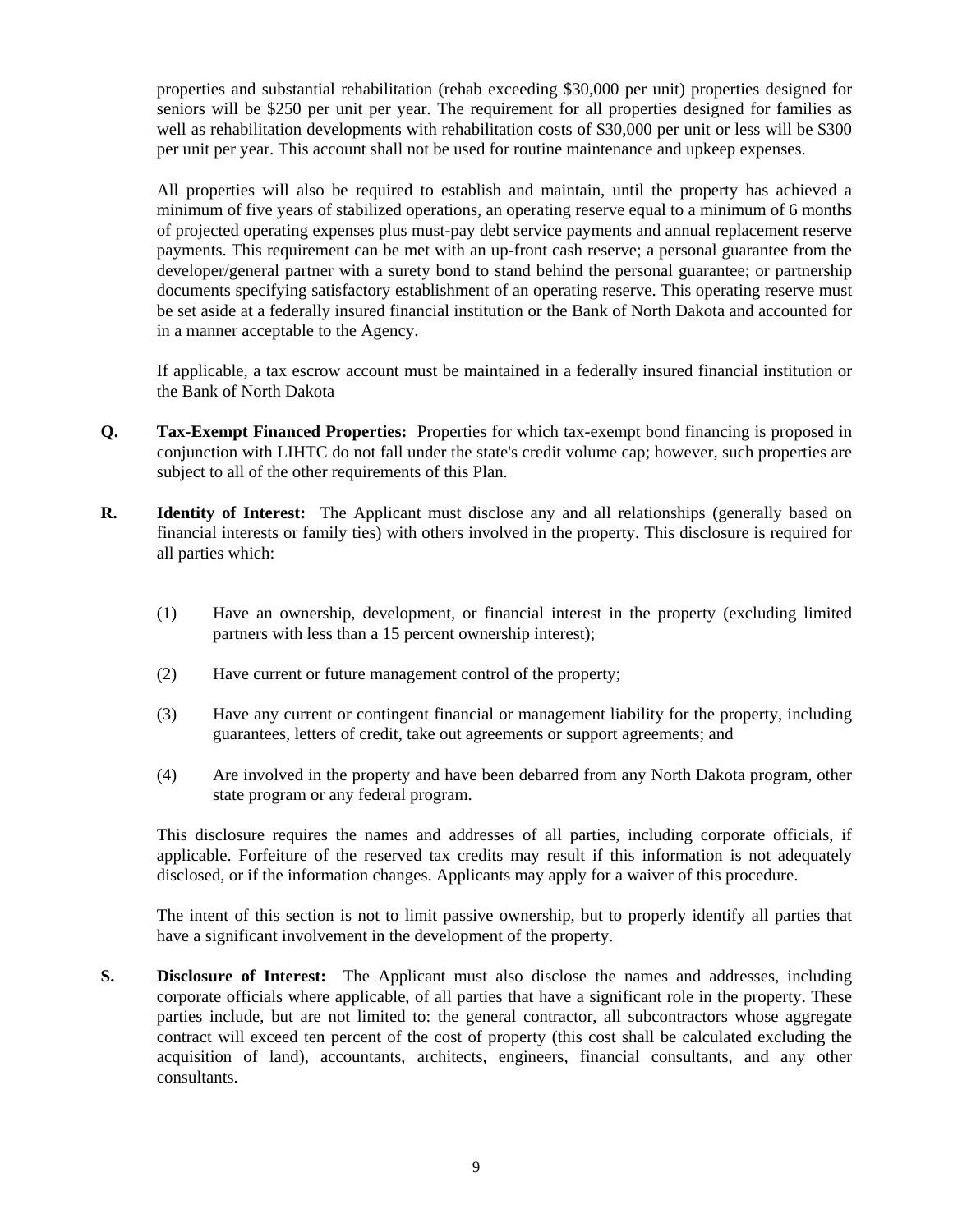### **III. TYPES OF DEVELOPMENTS**

**A. New Construction:** For new construction properties, the annual credit amount is 9 percent of the qualified basis.

 A maximum of 70 percent present value credit can be issued for low income units in buildings that are not "federally subsidized", and a maximum of 30 percent present value credit can be issued for units in properties that are federally subsidized.

 A federal subsidy is any type of tax-exempt financing provided by state or local governments, the interest on which is exempt from federal taxation under the Internal Revenue Code.

 Assistance derived from federal grants will not be treated as a federal subsidy if subtracted from the property's basis to determine the qualified basis.

- **B.** Existing Properties: Existing properties qualify for a credit based upon 30 percent of present value of low-income units, including acquisition cost, when used in conjunction with a substantial rehabilitation property. Credits allocated for acquisition will take into account the appraised value of the property. In order for the acquisition cost to be part of the eligible basis, the building must be newly acquired by the owner and a period of at least 10 years must have elapsed between the date of acquisition and the date the building was last placed-in-service. The ten-year period may be waived in certain instances by the Secretary of the Treasury with respect to any building acquired from an insured depository institution or from a conservator or receiver of such an institution. Certain situations are exempted from the 10-year rule, including:
	- (1) A person who inherits a property through the death of another person;
	- (2) A governmental unit or qualified nonprofit group if income from the property is exempt from federal tax;
	- (3) A person by foreclosure (or instrument in lieu of foreclosure) of any purchase money security interest, provided the person resells the building within 12 months after placing the building in service following foreclosure; or
	- (4) A project substantially assisted, financed or operated under HUD or RHS housing programs.

 Interested parties are urged to reference Section 42(d) of the Code and to seek competent tax counsel for guidance.

**C. Substantial Rehabilitation:** Rehabilitation expenditures, which exceed the greater of an average of \$6,000 per low-income unit or 20 percent of the depreciable basis, are treated "as a separate new building". Effectively, this means that, substantial rehabilitation carried out by a new owner, a credit of 30 percent present value is available on the acquisition cost and 70 percent present value is available on the rehabilitation cost, assuming that no tax-exempt financing is used. If the property does not change hands, the current owner can receive the substantial rehabilitation credit (30 percent or 70 percent as applicable) only on the rehabilitation work, so long as the costs are the greater of \$6,000 per unit or 20 percent of the basis. To assure meaningful rather than cosmetic rehabilitation, NDHFA has chosen to exceed the requirement set forth in the Tax Code and has established a minimum rehabilitation threshold of \$15,000 per unit in hard construction costs.

NDHFA will waive the \$15,000 minimum rehabilitation threshold requirement if a capital needs assessment supports a lower rehabilitation requirement. See Section V for information on completing a capital needs assessment.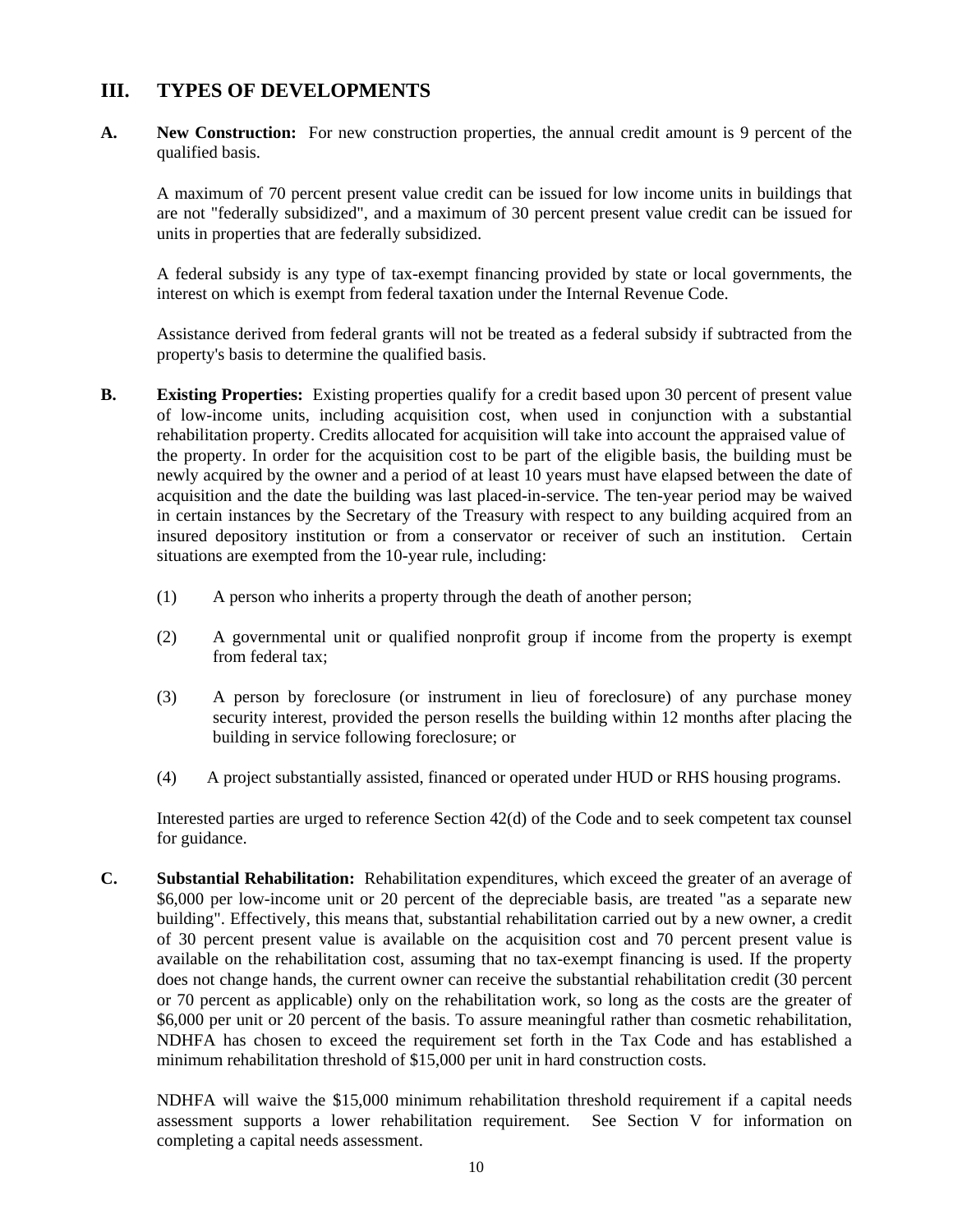**D. Ineligible Properties:** Most residential properties qualify for the tax credits. Ineligible properties include transient housing (housing leased for less than 6 months); properties of 4 units or less which are occupied by the owner or a relative of the owner; nursing homes; life care facilities; and mobile home communities.

 Applications will be accepted for existing properties containing units that are subsidized by state or federal resources providing that "gross rents" are capped at the Housing Credit ceiling rent levels. For purposes of this paragraph, "gross rents" are defined to include tenant paid rent, utilities and federal project based rental subsidies. Minimum rehabilitation thresholds will also apply, as described in Section III C.

### **IV. APPLICATION PROCESS**

Applicants must apply (using NDHFA forms) to receive a tax credit allocation. The complete application, including all fees, must be received by 5 p.m. (Central Time) on the closing date to be eligible for consideration. The following application cycles have been set:

| Application | Closing Date                        | Maximum Amount of Total |
|-------------|-------------------------------------|-------------------------|
| Cycle       | For Applications                    | Credits to be Allocated |
|             | February 28, 2011<br>April 29, 2011 |                         |

The housing credits available for allocation in 2011 are approximately \$2,465,000.

If, after the second funding cycle, credits remain unallocated or additional credits become available, applications will be accepted and considered for funding on a first-come, first-serve basis until September 30, 2011 during what is considered to be an open funding round. Applications submitted during the open funding round must meet both the threshold requirements as well as the requirements for a formal reservation of credits. At the discretion of the Agency, applications may be accepted after September 30, 2011 if credits remain available and the applicant can demonstrate that it can meet the carryover deadline of December 1, 2011.

Applications selected will be given a conditional reservation subject to meeting additional requirements. Applicants will be notified of the status of their application.

Proposals with tax-exempt financing must comply with the provisions of the NDHFA Allocation Plan. These proposals will be processed as soon as practical. The Applicant is advised to seek competent bond and tax counsel prior to application.

# **V. THRESHOLD REQUIREMENTS**

When an application is received, it shall first be reviewed for eligibility to be scored and ranked. In order to be eligible for scoring and ranking, the application must be complete and include the following information, unless waived by NDHFA for good cause:

**A. Demonstrated Site Control:** Evidence that the Applicant has, and will maintain from the start of the application review process until the land is acquired, direct site control. This will also include a sketch plan of the site.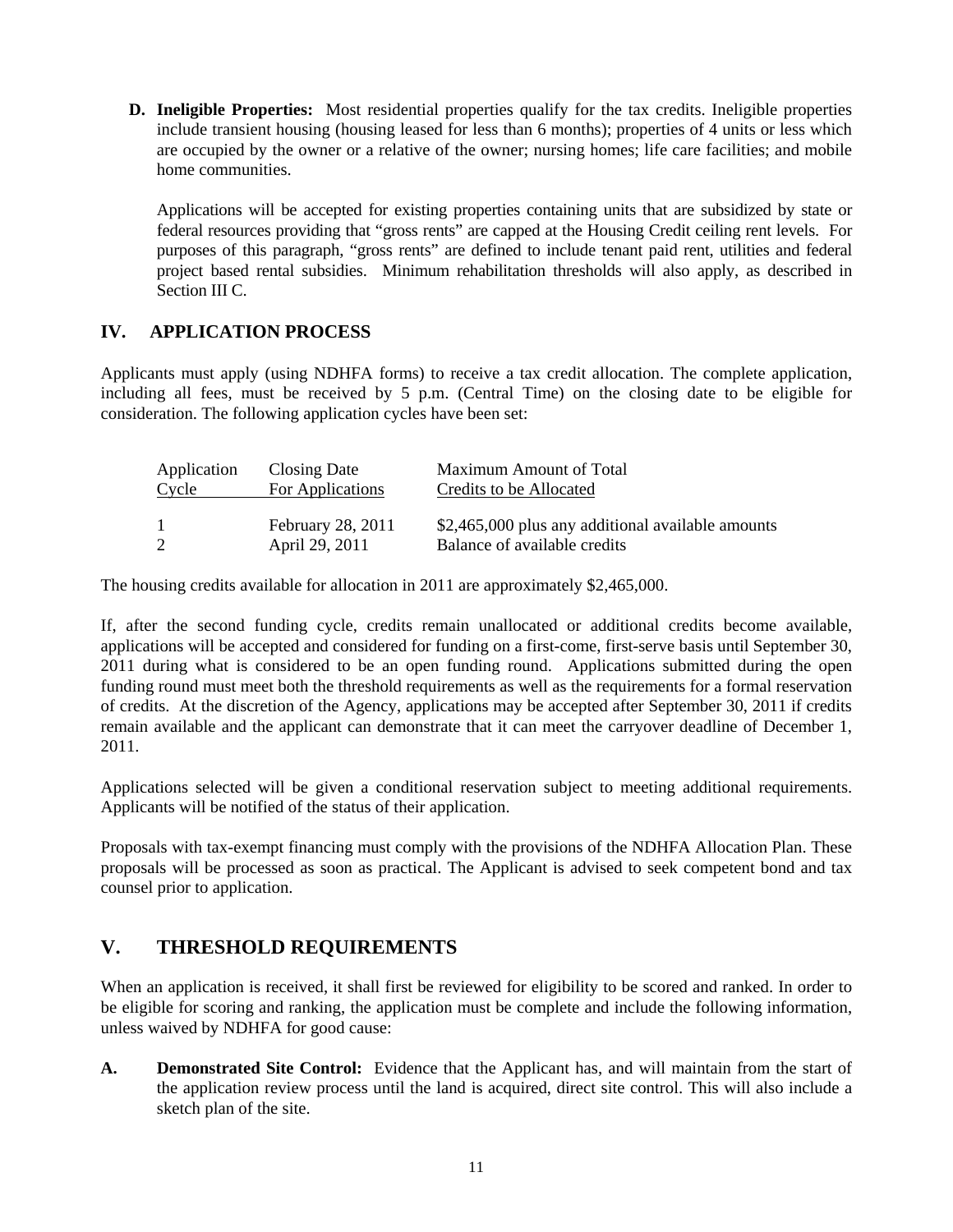- **B. Zoning Availability:** Evidence that the appropriate zoning will be available must be provided (i.e. a letter from a city official stating that appropriate zoning is in place or forthcoming.)
- **C. Applicant Characteristics:** NDHFA must be satisfied that those who will own and operate the property are familiar with, and prepared to comply with, the requirements of the program. This is evaluated in terms of
	- (1) Property ownership and development;
	- (2) Management experience; and,
	- (3) Level of knowledge of the program demonstrated through preparation of the tax credit application.

Applicants new to the Low Income Housing Tax Credit program are required to partner with an experienced developer, sponsor or consultant i.e. someone with projects completed and operating successfully.

 An applicant who has not yet placed a Housing Credit property in service in North Dakota will be ineligible to submit a subsequent application for an additional project until the initial development is, at a minimum, under construction and proceeding on schedule.

 Applicants who have been convicted of, enter an agreement for immunity from prosecution for, or plead guilty, including a plea of nolo contendere, to: a crime of dishonesty, moral turpitude, fraud, bribery, payment of illegal gratuities, perjury, false statement, racketeering, blackmail, extortion, falsification or destruction of records are ineligible. Applicants who have been debarred from any North Dakota program, other state program or any federal program are ineligible. Applicants having an Identity of Interest with any debarred entity may not be eligible at the sole discretion of NDHFA.

 The developer, general partner and owner will be required to complete IRS Form 8821, Tax Information Authorization as a condition of application for an allocation of credits. Other members of the development team may also be required to complete Form 8821. Information obtained from the IRS will be used solely for the purpose of tax credit awards and the information will be safeguarded by the Agency to prevent improper disclosure.

 NDHFA may inquire to other state allocating agencies relative to the Applicant's or Developer's performance history. Negative performance may result in the application being deemed ineligible at the sole discretion of NDHFA.

**D.** Financial Projections: A 15-year pro forma financial projection for the property shall accompany the application using the income, expenses, and debt service as represented in the application. The rental income should reflect the vacancy rate as stated in the application.

 The reasonableness of development and operating costs in relation to other similar developments will be assessed in evaluating the financial feasibility of credit applications.

**E. Ownership:** The Applicant must be either the owner or Developer of the property. If the Applicant intends to sell or transfer the property within 3 years from the application date, the Applicant must disclose the intent to sell or transfer the property and, if known, the names and backgrounds of those who will purchase or receive the property. Failure to provide this information may result in forfeiture of tax credits previously reserved.

 Credits are reserved for the ownership entity identified in the initial application. A sale or transfer of a controlling ownership interest prior to issuance of the final allocation document requires an amended application and NDHFA approval. A nonrefundable transfer fee of \$1,000 or 3 percent of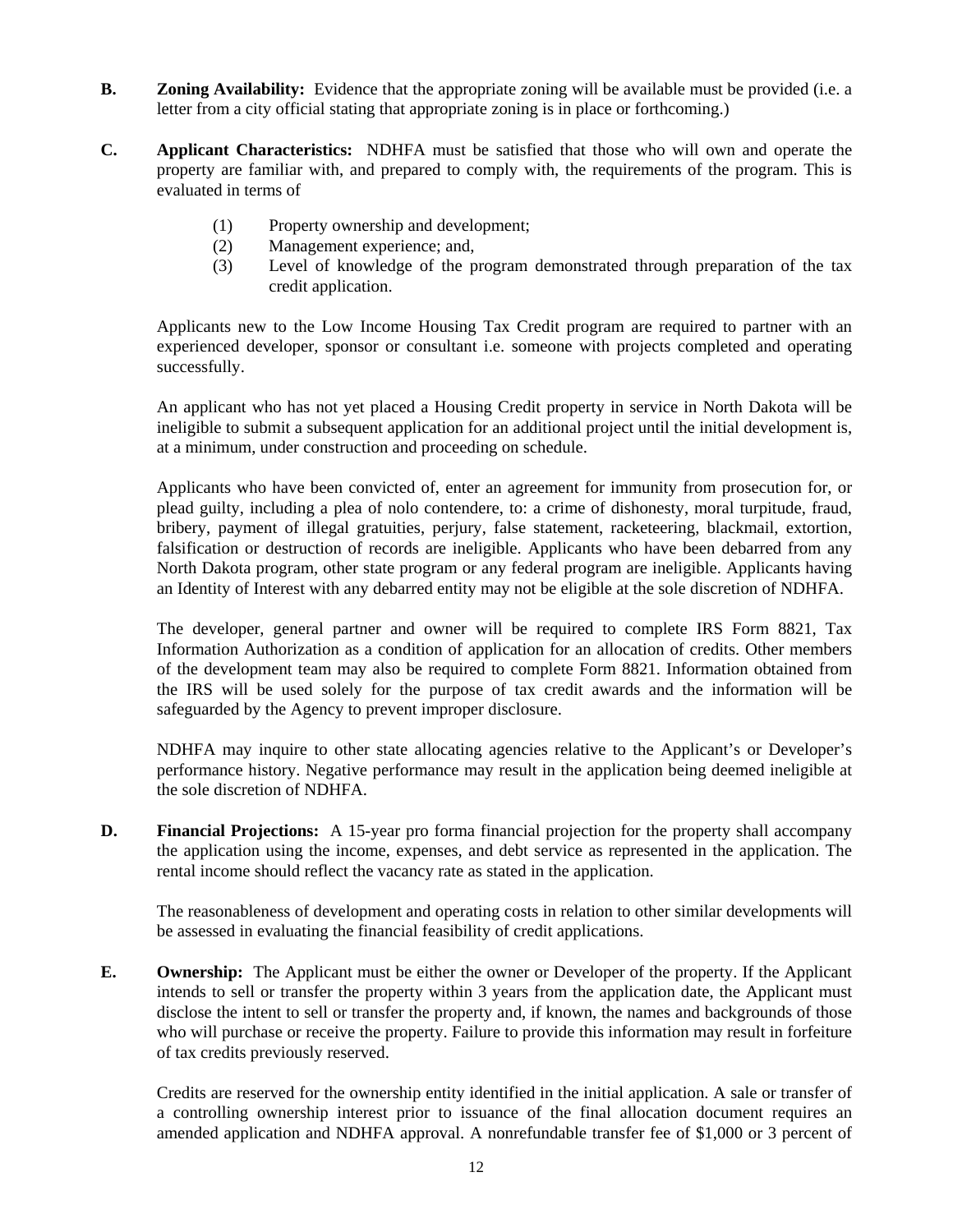the annual credit amount reserved for the property, whichever is greater, must accompany the amended application. The payment of this fee does not obligate NDHFA to approve the transfer. If the transfer is denied, the credit reservation will remain with the original Applicant.

- **F. Subsidies:** The application package must include a signed certification as to the full extent of all federal, state and local subsidies that are expected to apply to the property.
- **G. Compliance with Fair Housing Act**: The application package must include a completed and signed Fair Housing Act Accessibility Checklist (Exhibit D in Application).
- **H. Public Housing Waiting List**: The application package must include a signed written commitment from the Applicant to inform the public housing authority (PHA) of vacancies and to give priority to households on PHA waiting lists who apply for occupancy.
- **I. Local Support Letter from a City-Governing Body (Commission/Council):** This letter of support shall identify the number and type of units requested and the exact location of the proposed property.
- **J. Housing Need:** Completion of a comprehensive market study of the housing needs of low-income individuals in the area to be served by the property, at the Developer's expense, by a disinterested party who is acceptable to the NDHFA, is required. The Market Study must document sufficient demand in the market area to support the proposed development. The Market Study must have been completed within six months of application for credits and must contain the National Council of Affordable Housing Market Analysts' (NCAHMA) core standards (see <http://www.housingonline.com/resources.aspx>) unless authorization to deviate from these standards is granted by NDHFA. The applicant is advised to reference the market study requirements of other funding sources, such as USDA Rural Development, as may be applicable and insure that the market study meets NDHFA requirements as well as those of other funding providers**.** If the Agency has cause to question the conclusions reached in the study, we reserve the right to order a new market study at the expense of the Applicant.
- **K. Capital Needs Assessment:** A Capital Needs Assessment (CNA) must be submitted with the application package involving rehabilitation. The CNA must be completed by a competent, independent third party acceptable to the NDHFA, such as a licensed architect or engineer. The assessment will include a site visit and a physical inspection of the interior and exterior of all units and structures, as well as an interview with available on-site property management and maintenance personnel to inquire about past repairs and improvements, pending repairs, and existing or chronic physical deficiencies. The assessment will consider the presence of environmental hazards such as asbestos, lead paint and mold on the site. The assessment will include an opinion as to the proposed budget for recommended improvements and should identify critical building systems or components that have reached or exceeded their expected useful lives. If the remaining useful life of any component is less than 50 percent of the expected useful life, immediate rehabilitation will be required unless capitalized. If the remaining useful life is less than the affordability period of 30 years, the application package must provide for a practical way to finance the future replacement. The assessment will also include a projection of recurring probable expenditures for significant systems and components impacting use and tenancy, which are not considered operation or maintenance expenses, to determine the appropriate replacement reserve deposits on a per unit per year basis. The assessment will examine and analyze the following:
	- Site, including topography, drainage, pavement, curbing, sidewalks, parking, landscaping, amenities, water, sewer, storm drainage, and gas and electric utilities and lines;
	- Structural systems, both substructure and superstructure, including exterior walls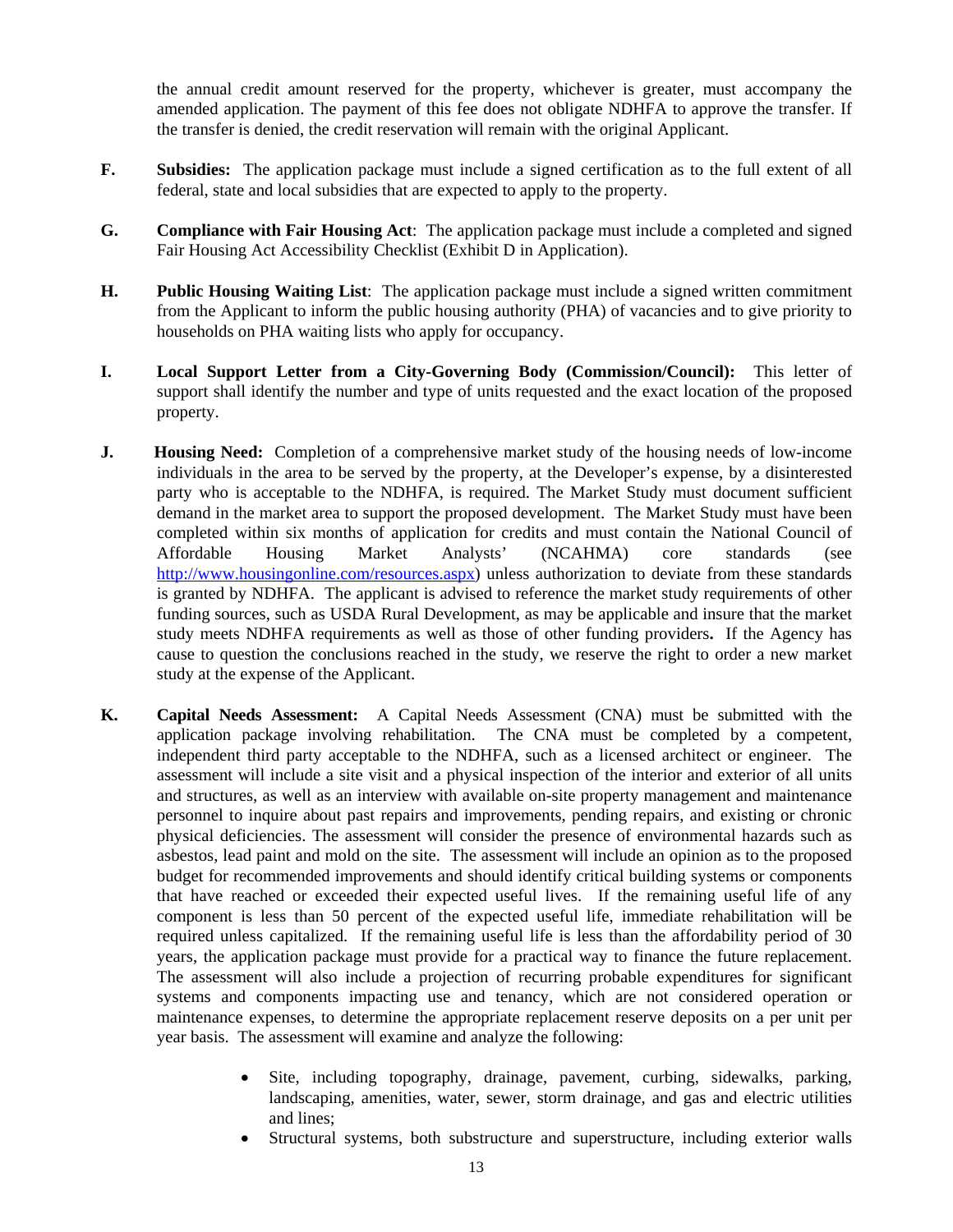and balconies, exterior doors and windows, roofing system, and drainage;

- Interiors, including unit and common area finishes (carpeting, tile, plaster walls, paint condition, etc.), unit kitchen finishes, cabinets and appliances, unit bathroom finishes and fixtures, and common area lobbies and corridors; and
- Mechanical systems, including plumbing and domestic hot water; HVAC, electrical, lighting fixtures, fire protection, and elevators.

Applicants are advised to also consider the requirements of other funding sources, such as USDA Rural Development, when ordering a capital needs assessment.

- **L. Ability:** The Applicant must demonstrate that all members of the development team have the ability and financial capacity, in their respective roles, to undertake, comply, maintain and manage the property. NDHFA may require the Applicant to provide financial statements as deemed necessary. Misrepresentation of any information about the experience or financial capacity of any property team member, or failure to disclose team members or any "Identity of Interest", will be grounds for denial or loss of the credits, and may affect future participation in the program.
- **M. Appraisal:** An application package involving acquisition costs, which exceed 15 percent of the total property costs, must include an appraisal of the subject property, completed within 6 months of the date of the application by a state Certified General Real Property Appraiser, that supports the amount of acquisition. Applicant is advised to also consider the requirements of other funding sources, such as USDA Rural Development, before ordering the appraisal.
- **N. USDA Financing**: An application package involving existing USDA debt must include a letter from USDA stating what progress has been made on an "Initial Transfer Request".

**Application packages will be reviewed for completeness upon receipt. Application packages missing any of the above listed items will be deemed incomplete and will be given reasonable time to submit the missing information. A negative 5 points for each missing item will be assessed in the scoring and ranking process. If the package is received early such that missing information can be requested and received prior to the application due date, the negative points will not be assessed.**

**NDHFA reserves the right to reject an application if:** 

l

- **the qualified basis per square foot exceeds 125 percent of the median qualified basis per square foot of selected properties in the previous 2 years. The median qualified basis per square foot of selected properties during the 2009-2010 funding years was \$109.58; or**
- **unit size exceeds the median square feet of living space (excluding garages) per unit type based on all applications submitted in the previous 2 years. The median unit size for 2009-2010 was Multi-level Townhome All Other Types**

|           | <b>MULTEVEL TOWINDINGAN OTHER TYPES</b> |      |
|-----------|-----------------------------------------|------|
| 1 bedroom | 728                                     | 715  |
| 2 bedroom | 1096                                    | 928  |
| 3 bedroom | 1370                                    | 1200 |
| 4 bedroom | 1536                                    | 1310 |

**Proposals will be underwritten to achieve a target debt service coverage ratio of 1.20. NDHFA reserves the right to reject an application if, during underwriting, the property is determined to have a debt service coverage ratio less than 1.1. Credit adjustments may be made on any proposals with ratios over 1.30.** 

### **VI. APPLICATION FEES**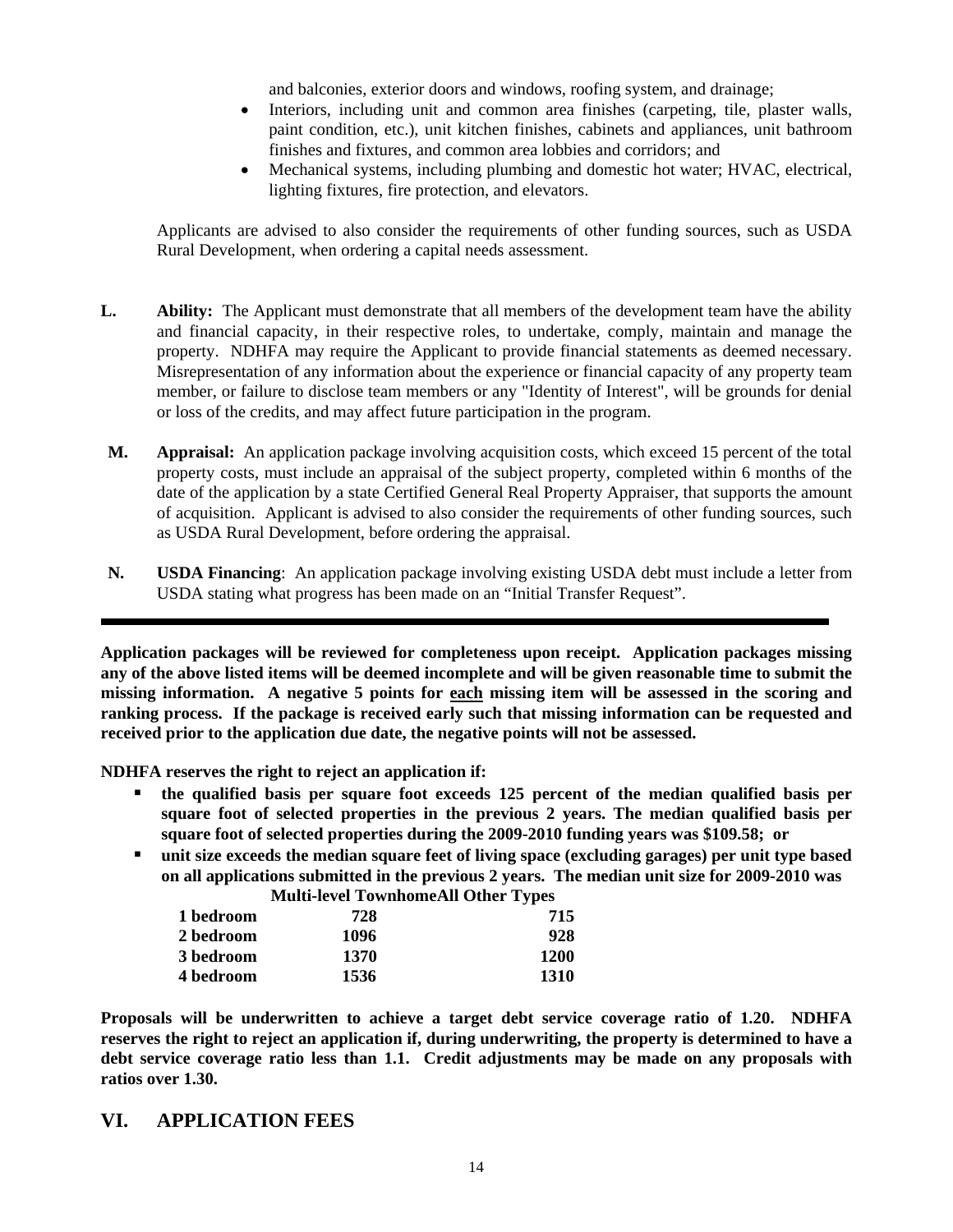#### **A non-refundable processing fee of \$500 is due with all applications for tax credits. This fee will not count toward satisfaction of the 10 percent allocation fee.**

Successful LIHTC applications are subject to the following fee schedules:

- **A. For-Profit Applicants:** All for-profit Applicants will be required to pay a total allocation fee of the greater of \$1,000 or 10 percent of the first year's LIHTC allocation as follows:
	- (1) Reservation: A reservation fee of 3 percent of the annual credit amount reserved is due upon issuance by the NDHFA of formal reservation of tax credits. This fee is non-refundable.
	- (2) Carryover Allocation: Properties will be charged a fee of 1 percent of the carryover amount of credits. This is due at the time a carryover agreement is executed. This fee is nonrefundable.
	- (3) Allocation: The balance of the allocation fee is payable at the time the allocation is finalized (prior to issuance of IRS Form 8609).
- **B. Non-Profit Applicants:** All non-profit Applicants will be required to pay a total allocation fee of the greater of \$1,000 or 10 percent of the first year's LIHTC allocation.
	- (1) Reservation: A reservation fee of 1 percent of the annual credit amount reserved is due upon issuance by the NDHFA of formal reservation of tax credits. This fee is non-refundable.
	- (2) Carryover Allocation: Properties will be charged a fee of 1 percent of the carryover amount of credits. This is due at the time a carryover agreement is executed. This fee is nonrefundable.
	- (3) Allocation: The balance of the allocation fee is payable at the time the allocation is finalized (prior to issuance of IRS Form 8609).

#### **Applications having combined for-profit and non-profit sponsorship will be subject to the forprofit fee structure.**

**C. Tax-Exempt Financed Properties:** All tax-exempt financed properties will be subject to the same fee structure as indicated above, depending upon for-profit or non-profit sponsorship.

# **VII. CREDIT RESERVATIONS**

Applications will first be reviewed for compliance with the Threshold Requirements (Section V). Thereafter, the following definitions shall apply:

- (1) Conditional Reservation A commitment to reserve tax credits conditioned upon Applicant providing program requirements within 60 days of notice.
- (2) Formal Reservation A commitment that tax credits have been reserved for the property. The commitment is conditioned on evidence of timely progress toward completion of the property acceptable to NDHFA and evidence of compliance with Federal Tax Code and state law.
- (3) Final Allocation of Tax Credits The awarding of the tax credits by NDHFA to the property and the issuance of IRS Form 8609 upon the property being placed-in-service.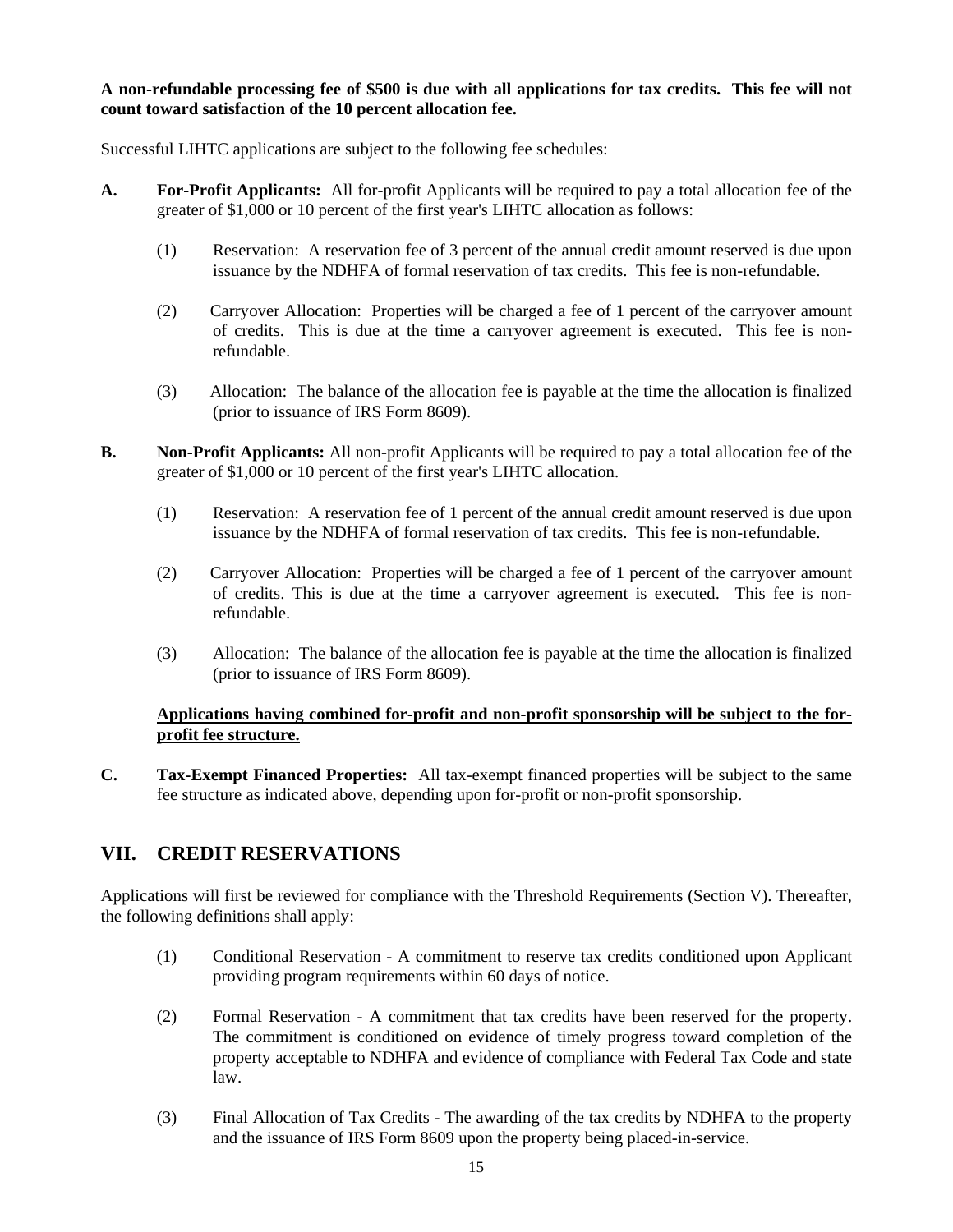**A. Conditional Reservation:** Those proposals which meet the basic eligibility criteria will be evaluated for a Conditional Reservation and will be given points as outlined in Section IX (Property Ratings).

 The NDHFA will give priority during the evaluation process to properties which serve the lowest income tenants, are obligated to serve qualified tenants for the longest period and utilize the credits most efficiently.

 The selection process is based on the numerical value awarded to each property. The properties with the highest numerical value will be selected first. The time frame for selection of successful properties is expected to be about 30 days. A complete explanation of the selection process is given in Section IX.

 Once NDHFA has completed the evaluation and determined the amount of tax credit to be reserved, it will issue a Conditional Reservation on its prescribed form to the Applicant, which shall be good for a period of 60 days. For good cause shown, NDHFA may extend the Conditional Reservation beyond its expiration date.

- **B.** Formal Reservation: Prior to the expiration of the Conditional Reservation, the Applicant must submit to NDHFA acceptable evidence of the following:
	- (1) Firm commitment of construction and permanent financing: The Applicant must demonstrate that it has enforceable financing commitments. Generally, an enforceable financing commitment is a written approval of a loan, from a lender, with conditions that can only be satisfied and controlled by the Applicant. The letter must state the interest rate, term of the loan and all conditions.

 If the Applicant intends to finance all or part of the property costs out of its own resources, the Applicant must prove that such resources are available and committed solely for this purpose (i.e. written third party verification of fund availability).

- (2) Necessary local approvals, including zoning, site plan approval, etc. (i.e. a letter from a city official stating that appropriate zoning is in place).
- (3) Updated 15-year pro-forma financial projection, if there has been a change in income, expense, or debt service projections since the original application. If there has been no change, an affidavit to that effect from the Applicant is required.
- (4) Formation of ownership entity (i.e. partnership agreement, etc.).
- (5) Signed certification as to the full extent of all federal, state, and local subsidies that will apply to the property.
- (6) If applicable, a complete report on the status and history of the non-profit Applicant and a copy of the Board minutes approving the non-profit's involvement in the property.
- (7) A statement regarding developer's fee and what costs they represent.
- (8) An updated application.
- (9) An affidavit regarding the establishment and maintenance of replacement and operating reserve accounts, as well as a tax escrow account, if applicable.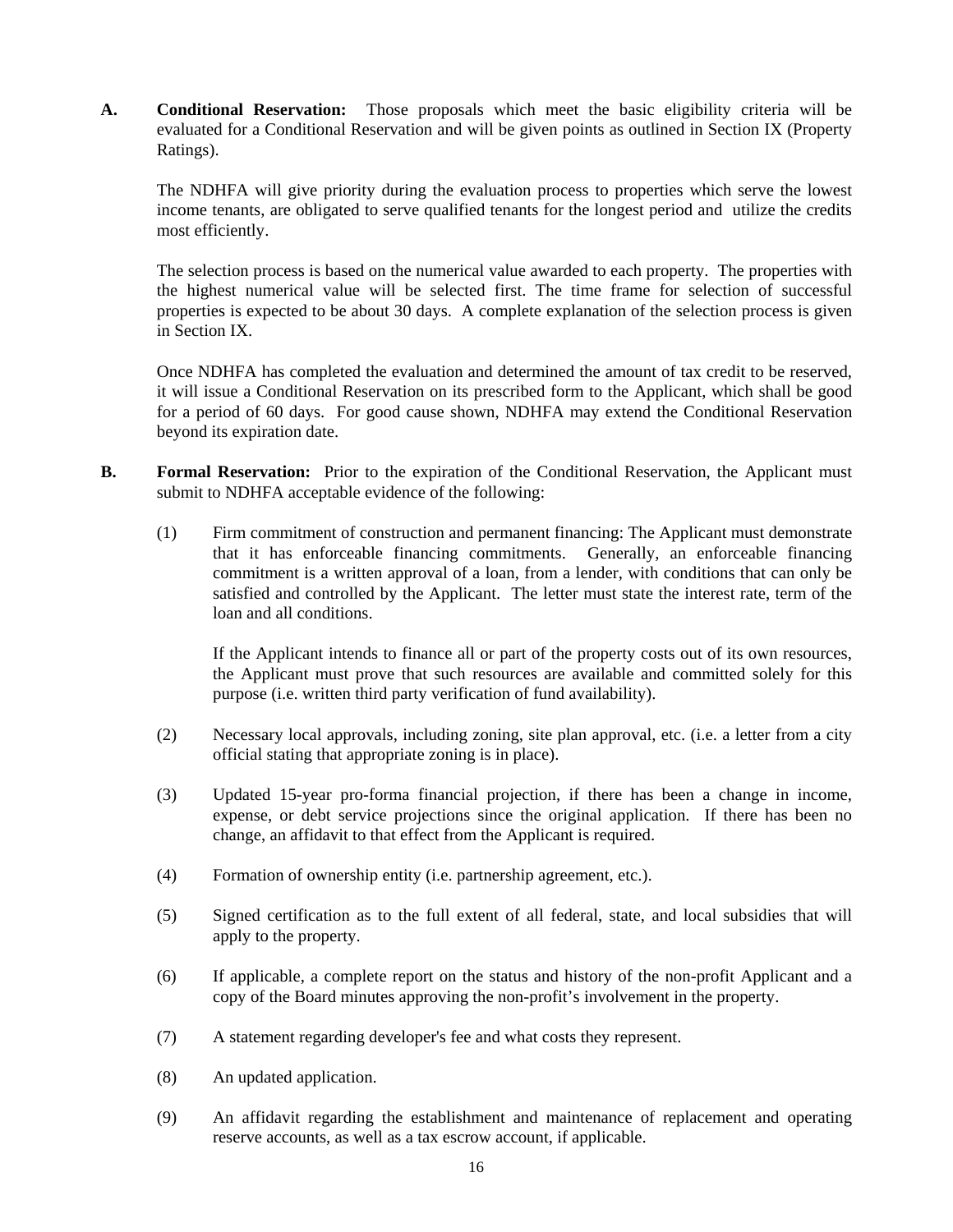(10) The reservation fee.

 Upon receipt of this information, NDHFA will conduct another evaluation of the property based on updated information, and may issue a Formal Reservation of tax credits to the Applicant in the amount it deems necessary and reasonable. Applications containing material changes which would have affected the initial scoring may be deemed ineligible and require forfeiture of the conditional commitment of credits. The Applicant would have the ability to reapply for credits in future application cycles.

 The above information must be received in our office within the 60 day timeframe identified in the Conditional Reservation letter. Applicants who do not submit the items within the 60 day timeframe, and who have not requested and been granted an extension, will be assessed a late fee of \$200 per calendar day up to a maximum of \$2000. If the information is not received within 70 days, the Conditional Reservation will be cancelled and the credits made available to other applicants.

- **C. Property Progress Reports:** In order to assure that the available credits are fully utilized, each Applicant receiving a Formal Reservation will be required to submit quarterly progress reports. The report must describe the Applicant's actual progress in comparison to the property schedule (page 17 of the Application) submitted as part of the Formal Reservation package.
- **D.** Credit Return or Cancellation: If, at any time after issuance of a Formal Reservation of credits, an Applicant is unable to complete the property within the program's limitations, the Applicant shall voluntarily return the tax credits to the state. If the credits are returned prior to October  $1<sup>st</sup>$  of the year, thereby providing NDHFA sufficient time to reallocate the credits, the returned credit penalty fee will be \$1,000. If the credits are returned after October  $1<sup>st</sup>$  a penalty fee of \$2,500 will be charged. Further, if NDHFA is unable to reallocate the credits prior to year end, the Applicant will be ineligible to participate in application cycles for 2 full years following the return of the credits. Failure to pay the returned credit penalty fee will result in permanent ineligibility to participate in NDHFA programs until the fee is paid.
- **E. Final Allocation of Tax Credits:** The final evaluation of the property will be made at the time the building is placed-in-service, which is defined as the date on which the first certificate of occupancy is issued. Within 180 days after the last building is placed- in-service, the Applicant must submit a complete final application package. Unless waived by the Agency for good cause, failure to deliver by this due date will result in a penalty of \$200 per day. For projects that place-in-service in the year of allocation, the deadline to submit a complete final allocation package is December 1, 2011, in order to allow sufficient time for 8609 issuance. The final allocation package must contain the following documentation:
	- (1) Updated application, including all exhibits;
	- (2) A schedule of property costs, prepared on the method of accounting used by the taxpayer for federal income tax purposes, and must detail the property's total costs as well as those costs that may qualify for inclusion in eligible basis. The schedule of costs must be accompanied by a Certified Public Accountant's audit report on the schedule and on the sources of funding. The CPA's audit must be conducted in accordance with generally accepted auditing standards and must be unqualified;
	- (3) Updated 15-year pro-forma financial projection on the property;
	- (4) Original or certified copy of the recorded Land Use Restrictive Agreement;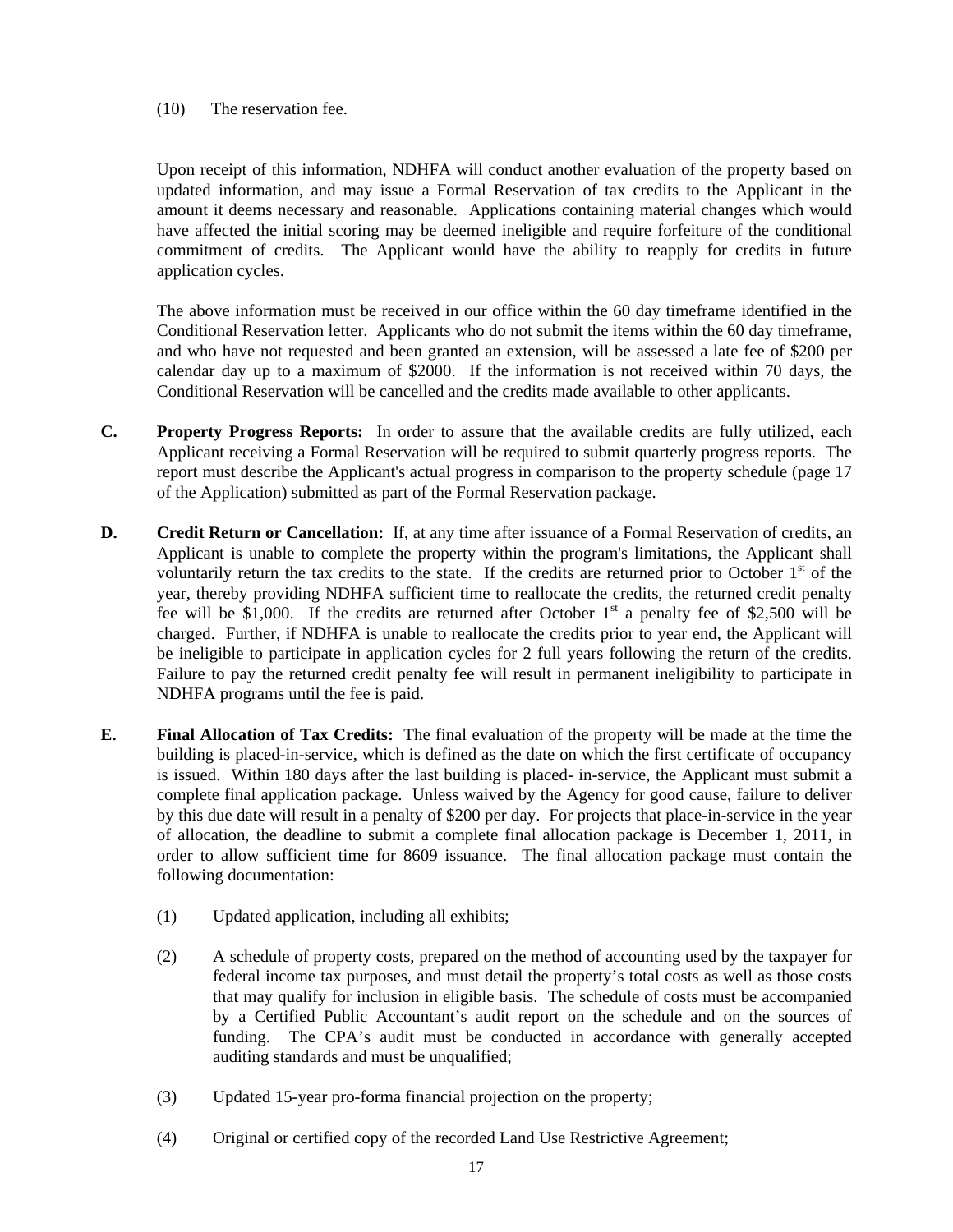- (5) A signed certification giving full disclosure of all federal, state, and local subsidies that apply to the property;
- (6) A copy of the final ownership documents. Ownership interest of 15 percent or more must be disclosed;
- (7) Certification from Applicant or architect that the property is in compliance with ADA and Section 504, as applicable;
- (8) Verification of all sources of funds (loan amounts and terms, equity generation, etc.);
- (9) Evidence that tax escrow, operating reserve and replacement reserve accounts have been established;
- (10) IRS Form 8821 completed and signed by the developer, general partner, owner and/or other members of the development team, as requested by the Agency;
- (11) Copy of Certificate(s) of Occupancy, if issued or other evidence of project completion;
- (12) Evidence of title to land; i.e. copy of title insurance; attorney's title opinion; or BIA title status report and, if necessary, backup or supporting documentation;
- (13) Documentation of current utility allowance;
- (14) Breakdown of units and square footage;
- (15) Documentation of industry recognized training for owner(s) and on-site manager(s);
- (16) Balance of allocation fee; and,
- (17) Any other information requested by NDHFA.

### **VIII. SET-ASIDE and TARGETED AREAS**

NDHFA has established the following set-aside and targeted area requirements:

**A. Non-Profit Participation**: Ten percent of the state's housing credit ceiling will be set aside for properties involving non-profit organizations. To qualify for this set-aside category, the Applicant must be a qualified non-profit organization (IRS  $501(c)(3)$  or  $501(c)(4)$  status) which has as an exempt purpose, the fostering of low income housing; owns an interest in the property (directly or through a partnership); and materially participates on a regular, continuous, and substantial basis in the development and operation of the property throughout the compliance period. Ownership interest is defined as a minimum 50 percent general partner position in a limited partnership.

The initial application must include:

- (1) Explanation illustrating that the non-profit has been actively involved within the community as a non-profit organization;
- (2) Explanation outlining the rights and responsibilities of the non-profit organization including the right of the non-profit to purchase the property in the future; and,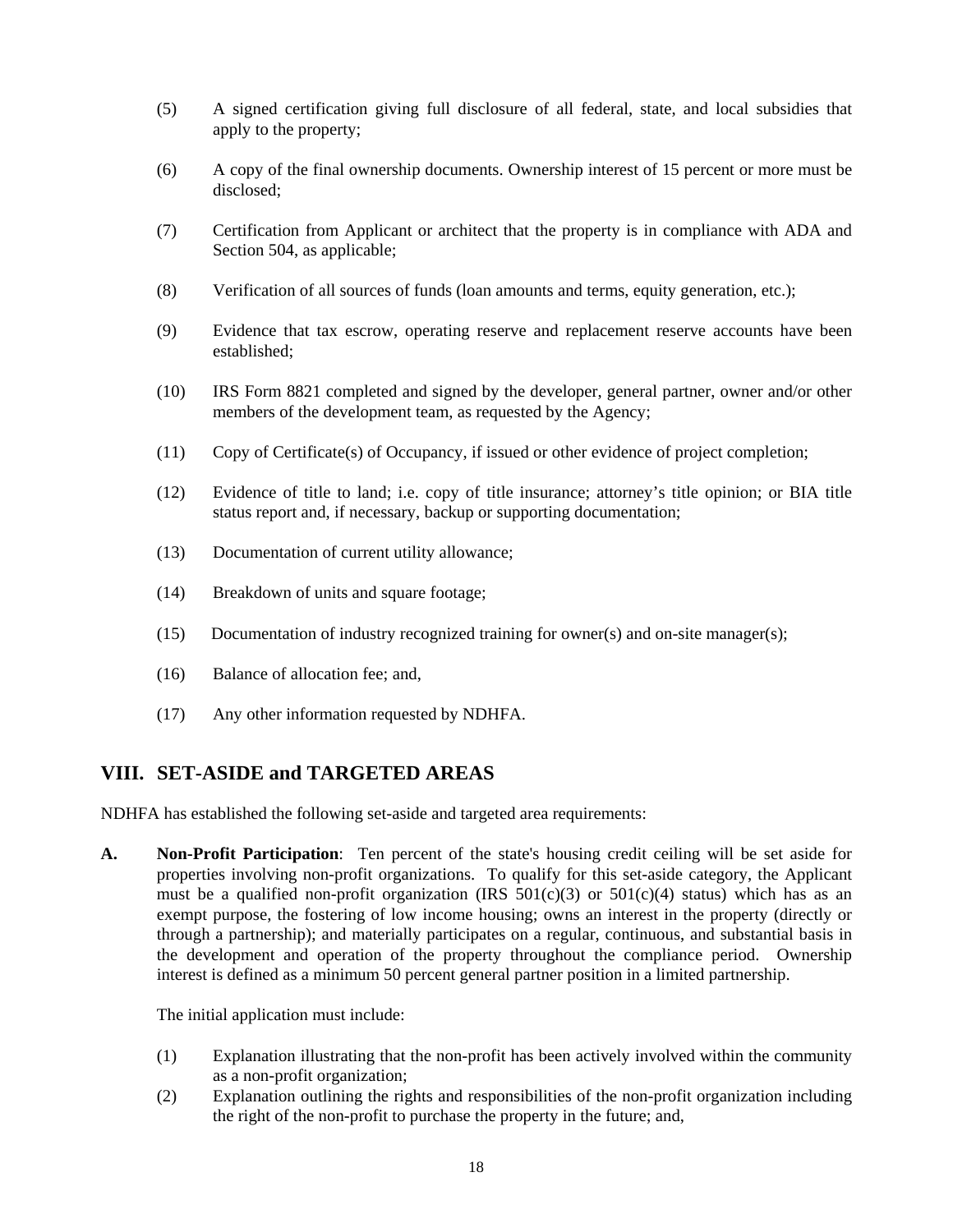(3) Information to show that the non-profit organization is not affiliated with, or controlled by, a for-profit individual or organization.

The highest-ranking non-profit application will be considered to be a part of the non-profit set-aside providing the request for credits does not exceed 125 percent of the set-aside. If the application exceeds 125 percent, the Applicant must indicate whether the application should be split into a partial non-profit/for-profit application or whether the entire application should be considered from the for-profit pool of credits. Non-profit applications in excess of the set-aside must compete with eligible "for-profit" applications.

- **B. Indian Reservation Set-Aside:** Ten percent of the state's housing credit ceiling will be set aside for properties located within North Dakota Indian Reservations or on Tribal land held in trust. If sufficient proposals on Reservations are not received by the close of the first funding round, the unused set-aside credits will be awarded to non-Reservation proposals in accordance with this Plan. Applications in excess of the Indian Reservation set-aside must compete with other applications in the general pool of credits. Credits reserved to an Applicant under this category will not result in negative points under Section IX Property Ratings, Paragraph Q - Developer Limitation.
- **C. Energy Impacted Counties:** The Agency will use best efforts to award approximately 50 percent of the state's housing credit ceiling to projects located in any of the 17 oil and gas impacted counties that include Divide, Burke, Williams, Mountrail, McKenzie, Golden Valley, Billings, Dunn, Stark, Slope, Hettinger, Bowman, Adams, Renville, Bottineau, Ward or McLean. Projects located in these targeted areas will be scored and ranked first but must achieve a minimum score of 75 points, as determined by NDHFA, to be eligible for this priority. After approximately 50 percent of the credit ceiling is awarded, all remaining applications for the targeted area, along with all other applications submitted, will compete in the general pool of credits. If an applicant does not achieve the minimum of 75 points for consideration for this targeted funding but does meet the general threshold of 65 points, the application will be considered for the remaining general pool of credits

## **IX. PROPERTY RATINGS**

Each application meeting the threshold requirements in Section V of the Plan will be reviewed and assigned points according to the following selection criteria. Applications must receive a minimum of 65 points as determined by the NDHFA, in its sole discretion, to be eligible for further consideration (75 points for consideration under the above described targeted area). Based on ranking, properties will be selected for Conditional Reservation. In the case of a tie between two or more projects, when insufficient credits remain to fund each one, the project requiring fewer credits per unit will be selected first. Once a property is selected, NDHFA will determine the amount of credit to be reserved, which may not equal the amount requested in the application.

IRS Code Section 42 requires that the NDHFA determine that "the housing credit dollar amount allocated to the property shall not exceed the amount the housing credit agency determines is necessary for the financial feasibility of the property and its viability as a qualified low income housing property throughout the credit period."

#### A. Serves Lowest Income Group Possible 0-20 points **0-20** points

 Points will be awarded to properties with a minimum percentage of units having gross rents based upon 50 percent or less of area median income. The units set aside in this category must be occupied by households within the applicable income limits. Elections made in this category will be incorporated into the Land Use Restrictive Agreement and will be binding for the 15-year compliance period (unless extended).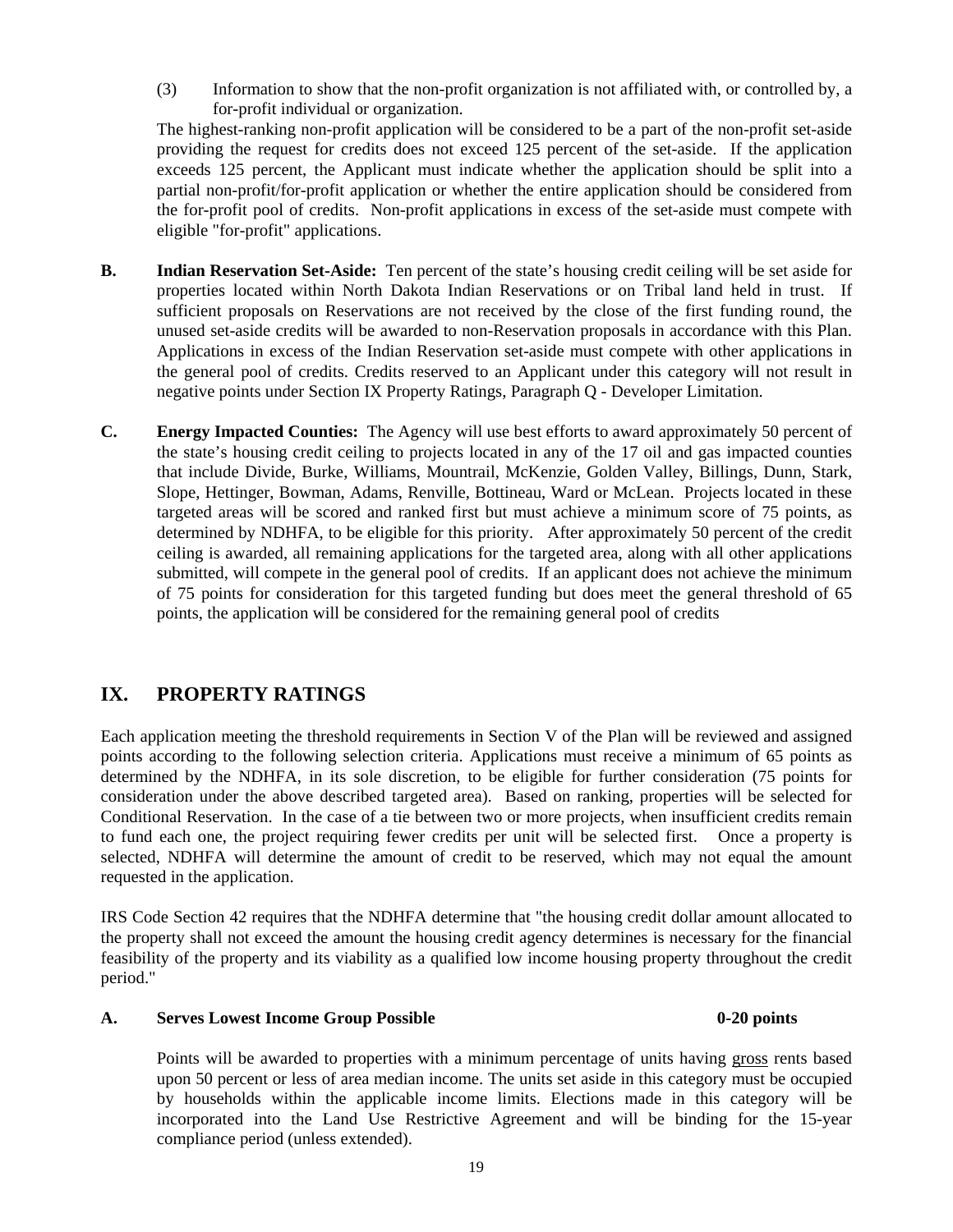Note: This category awards points for gross rents that do not exceed these lower percentages of area median income. For purposes of this category, gross rent is defined to include the tenant portion, utility allowance, and any project or tenant-based rental assistance (RHS rental assistance, HUD Section 8, etc.)

| <b>Percent of Median Income on Which</b> |
|------------------------------------------|
| <b>Gross Rent is Based</b>               |

| 50%          |                             |                            | 40%           |                            | 30% or less   |  |
|--------------|-----------------------------|----------------------------|---------------|----------------------------|---------------|--|
| <b>Units</b> | <b>Points</b><br>% of Total | % of Total<br><b>Units</b> | <b>Points</b> | % of Total<br><b>Units</b> | <b>Points</b> |  |
| $\leq$ 100%  | 6                           | $\leq$ 100%                | 14            | $\leq$ 100%                | 20            |  |
| $<$ 26%      |                             | <16%                       | 10            | $<9\%$                     | 15            |  |
| $<$ 20%      | 4                           | $< 11\%$                   | 6             | $< 5\%$                    | 10            |  |
| <16%         |                             | $<6\%$                     |               | ${<}1\%$                   | $\theta$      |  |
| $< 11\%$     |                             | ${<}1\%$                   | 0             |                            |               |  |

 All fractions of units are rounded up (i.e. 9 percent of 24 units is 2.16 or 3 units). The maximum number of points that may be earned in this category is 20 points. See page 5 for the possible boost in eligible basis for exceeding the 30 percent targeting levels listed above.

#### **B. Extended Duration of Low Income Use 3-9 points**

 Points will be awarded to properties that maintain units for low-income occupancy for a period of at least 5 years beyond the 15-year minimum compliance period. For each additional 5-year compliance period, an additional 3 points will be awarded. Properties will be bound by these terms through the use of a Land Use Restrictive Agreement (LURA). The maximum is 9 points.

#### **C**. **Community Revitalization Project 5 points**

A property located in a qualified census tract or city revitalization area and the development of which contributes to a concerted community revitalization plan will receive 5 points.

#### **D. Special Needs 3-12 points**

 Properties in which units are set aside and rented to persons with special needs will receive up to 12 points. These special needs include:

- (1) Chronic or persistent mental illness,
- (2) Drug dependency,
- (3) Developmental disabilities,
- (4) Physical disabilities (accessible units),
- (5) Homeless, or
- (6) Frail Elderly.

#### 10 percent of the units ............................ 3 points 15 percent of the units ............................ 6 points More than 15 percent of the units........... 9 points

#### 20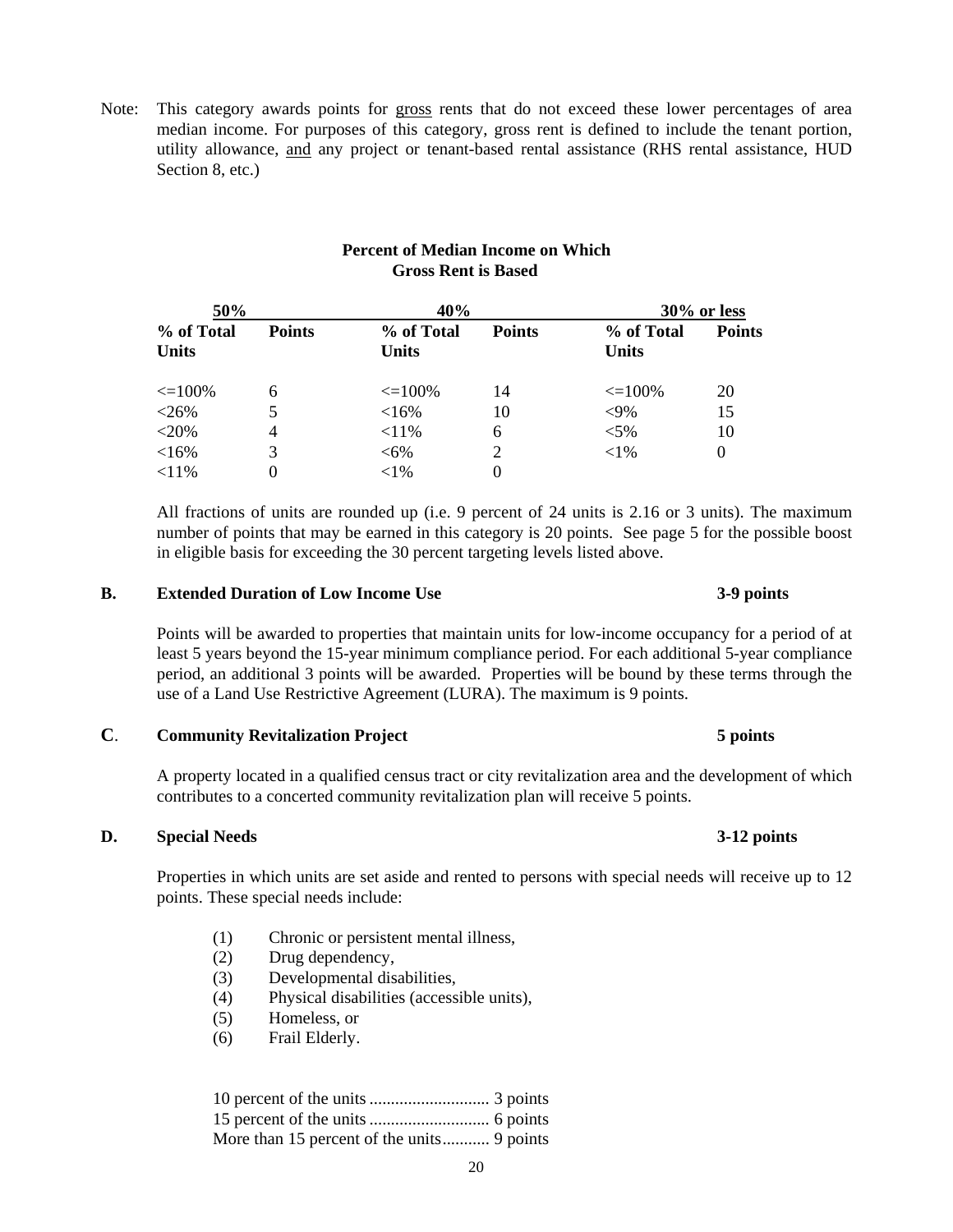To earn points in the Special Needs category serving residents with mental illness, drug dependency, developmental disabilities, who are homeless, or are frail elderly, a property must provide documentation that it meets the following requirements:

- (1) A need for the special type of housing based on market demand, the applicable *Consolidated Plan*, and the findings of the local social service agency;
- (2) Third-party verification of the services appropriate to the targeted population; and
- (3) A commitment from a service agency to provide on-going services consistent with the needs of the targeted population.

 To earn points in the Special Needs category serving residents with physical disabilities, a property must provide documentation that it meets the following requirements:

- (1) A need for the special type of housing based on market demand, the applicable *Consolidated Plan*, and the findings of the local social service agency;
- (2) Evidence that the unit/building configurations meet the specific needs of the targeted population; and
- (3) Certification from an architect or Applicant that the accessible units and common areas meet or exceed Federal Fair Housing Accessibility Guidelines.

 Compliance monitoring activities will include reviewing marketing efforts targeted at the specific special needs population.

 Applicants who receive points under this category will receive 1 additional point for each physically accessible unit that is a two-bedroom unit or larger, up to a maximum of 3 points. As an example, an applicant who designates more than 15 percent of the total units to serve a special needs category, 3 of which are two-bedroom or larger and meet the definition of physically accessible will receive a total of 12 points.

### **E. Design Standards 5-20 points**

- 1) Properties with an elevator will receive 10 points.
- 2) Properties with a building(s) design that does not exceed 2 stories and no more than 4 units per outside main entrance will receive 5 points.
- 3) Properties with a building design(s) that does not exceed 2 stories and includes a separate outside main entrance for each unit will receive 10 points. (Points given for this building design cannot be added to points given for design standard #2.)
- 4) Properties consisting of single family, detached homes will receive 15 points. (Points given for this building design cannot be added to points given for design standards #2 or #3.)
- 5) Properties that include a community room with kitchen facilities for the use of the tenants of the property at no charge will receive 10 points.

A maximum of 20 points may be earned in this category.

#### **F. Green Communities 1-6 points**

To be eligible to earn any points in this category, applicants must submit a written development plan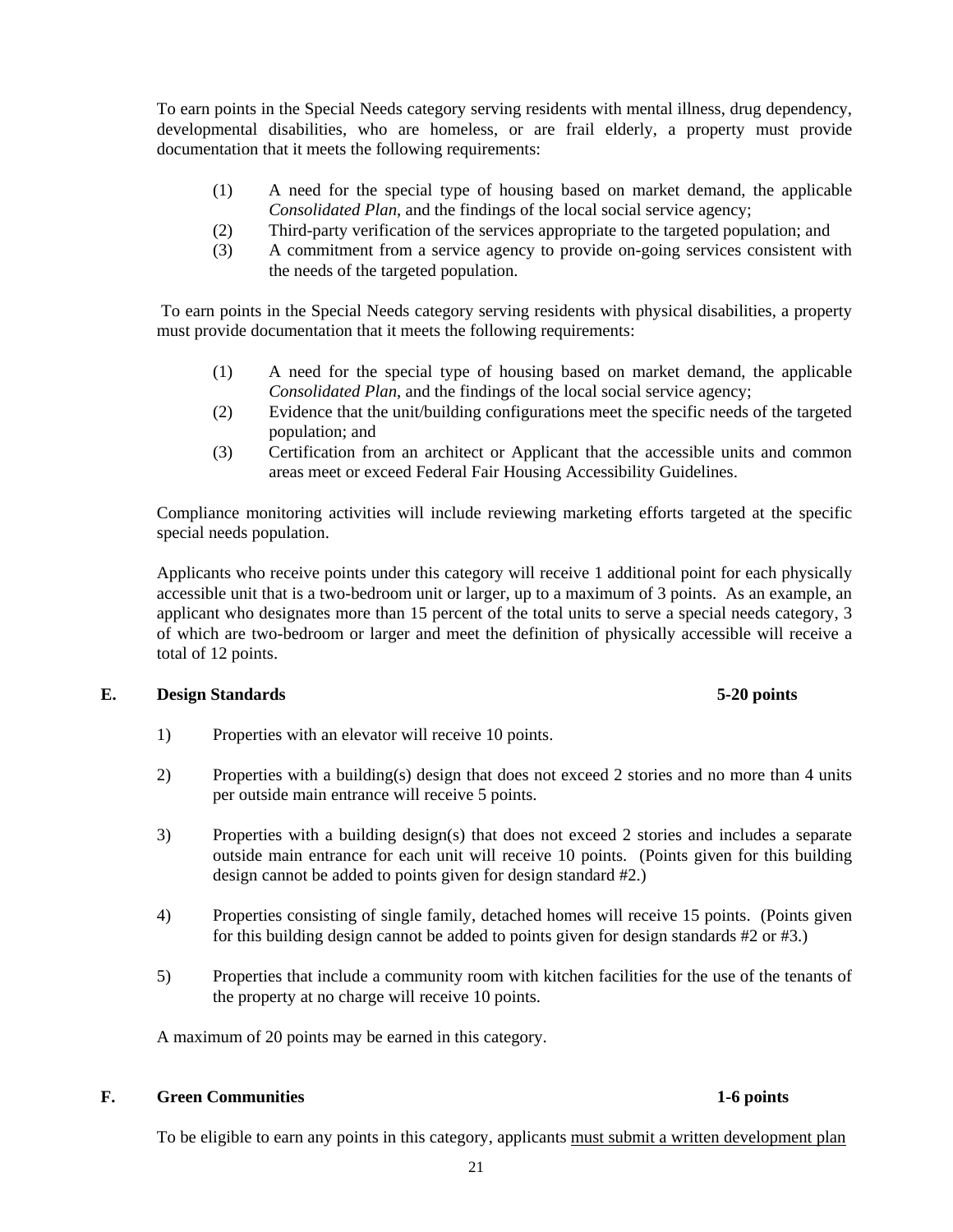outlining the integrated design approach taken for this development that demonstrates involvement of the entire development team. The plan should provide a statement of the overall green development goals, the expected outcomes from addressing those goals, and the rationale for choosing each of the green features. Any applicant meeting 5 of the Green Communities' criteria found in Exhibit E will receive 1 point. Any applicant meeting 10 of the listed criteria will receive 3 points. By meeting 15 of the criteria, the applicant will be eligible for a total of 5 points in this category. Applications involving rehabilitation must meet 8 of the criteria to be eligible for 3 points and must meet 12 of the criteria to be eligible for the maximum 5 points.

A project obtaining LEED, Green Communities or National Association of Homebuilders' National Green Building Standard Certification will receive the maximum of 6 points in this category. Evidence of certification is required prior to 8609 issuance.

### **G. Property Rehabilitation 5-12 points**

Properties with rehabilitation expenditures of \$ 15,000 up to \$30,000 per unit will receive 5 points.

Properties with rehabilitation expenditures of \$30,000 or more per unit will receive 10 points.

 Properties that are historic in nature (i.e. on the National Register of Historic Places or approved for the State Historic Preservation Office's review list) will receive an additional 2 points.

### **H. Rent Rebate for Homeownership 5 points**

 Applications that contain a commitment to set aside at least 5 percent of the tenant paid rent, for home ownership, will receive 5 points. The owner will enter into a binding contract with tenants of set-aside units at move-in agreeing to a rebate of the rent, payable to a lender, for a home selected by the tenant as a credit toward down payment, closing costs, etc. The accrual of rent to be rebated must be for the tenant's entire term of occupancy within a property (unit transfers should not void the rebate) and the vesting period can be no longer than 3 years of continuous occupancy within the property. It is intended that the rebate be paid only if the household moves directly into homeownership upon termination of the rental agreement.

### **I. Tenant Ownership 2 points**

 Properties intended for eventual tenant ownership will receive 2 points. Applicants must include a) a feasible plan that sets forth a plan for transferring the property, in whole; b) the future purchase price; c) homebuyer counseling efforts; and d) any other information requested by the Agency. Information will be reviewed for conformance with Section 42(h)(6) and IRS Revenue Ruling 95-49. Applicants will not qualify for points under the extended low-income use category if the property is intended for eventual home ownership unless the applicant can demonstrate a plan for maintaining affordability for the extended use period.

### **J. Housing for Individuals with Children 2 points 2 points**

Properties in which 20 percent or more of the total units are three-bedroom or larger will receive 2 points.

### K. Housing for People 55 and Over **10-15 points**

Properties that are designed for and marketed to households consisting of individuals 55 years of age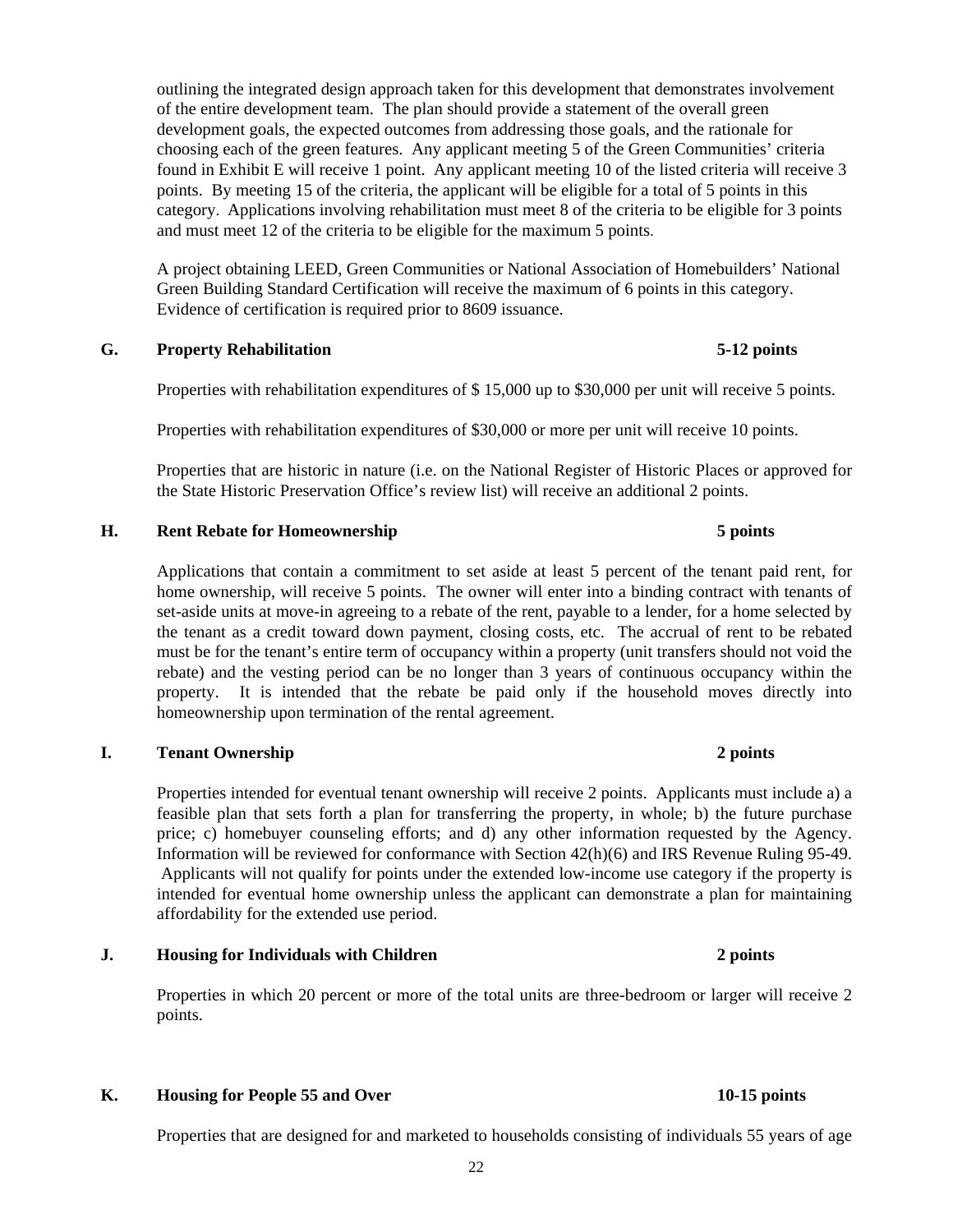and over will receive 10 points. The marketing plan must be consistent with Fair Housing requirements for 55 and over housing. If the applicant can demonstrate that long-term supportive services will be provided to the residents, the application will receive 15 points.

#### **L. Internet Connection Provided to Tenants 1 point 1 point**

 Properties that agree to construct all LIHTC units and any community rooms with high speed internet wiring will receive 1 point.

### **M. Preserve Existing Properties 5-10 points**

 Federally assisted properties in danger of prepayment, such as Rural Development 515 financed or those with project-based rental assistance for 50 percent or more of the units, which are "at-risk" of being lost from the state's affordable housing inventory were not tax credits allocated, will receive 10 points.

 Existing LIHTC properties that are near the end of the initial 15-year compliance period and did not waive the ability to opt out will receive 10 points. LIHTC properties that waived their ability to opt out of the extended use period for points in the scoring process will receive 5 points.

### **N. Rural Properties 10 points**

Developments located in rural North Dakota (non-metropolitan areas) will receive 10 points.

 All areas of the state are eligible for this rural designation except Bismarck/Mandan, Fargo/West Fargo, and Grand Forks, and any location within 10 miles of the city limits of these cities.

### **O.** Efficient Housing Production **1996 CONSIDENT** 1989 **CONSIDENT** 1996 **CONSIDENT** 1996 **CONSIDENT** 1996

 Up to 8 points will be awarded on a sliding scale by comparing proposed qualified basis per finished square foot from each applicant for 2011 credits with the maximum of \$136.97 (prior two year median of \$109.58 times 1.25%). Reasonable garage square footage not to exceed 288 square feet for efficiency or one bedroom units and 528 square feet for two bedroom or larger units will be allowed in this calculation. Unit size restrictions identified on page 14 will also be enforced in this calculation. Applicants will be separated into two categories; Category A: new construction/ rehabilitation exceeding \$30,000 per unit; Category B: rehabilitation of \$30,000 or less per unit.

(Qualified Basis Per Square Foot/136.97)  $X$  100 = Efficiency Number

 The lowest Efficiency Number will receive the maximum of 8 points and provide the standard to which all other applications within each category will be compared. For every point drop in Efficiency Number, there will be a corresponding one point drop in the number of points awarded to other applicants. For example, if the most efficient applicant in Category A has an Efficiency Number of 82 then 8 points would be awarded to that applicant. If the next highest Efficiency Number is 85 then 5 points would be awarded. In this example, an Efficiency Number of 90 or more would result in no points.

Example: Applicant A has Qualified Basis per square foot of  $$112.58/\$136.97 \times 100 = 82$ Applicant B has Qualified Basis per square foot of  $$114.00/\$136.97 \times 100 = 83$ Applicant C has Qualified Basis per square foot of  $$120.00/\$136.97 \times 100 = 87$ Applicant D has Qualified Basis per square foot of  $$125.00/\$136.97 \times 100 = 91$ 

Applicant A would receive 8 points; Applicant B, 7 points; Applicant C, 3 points and Applicant D,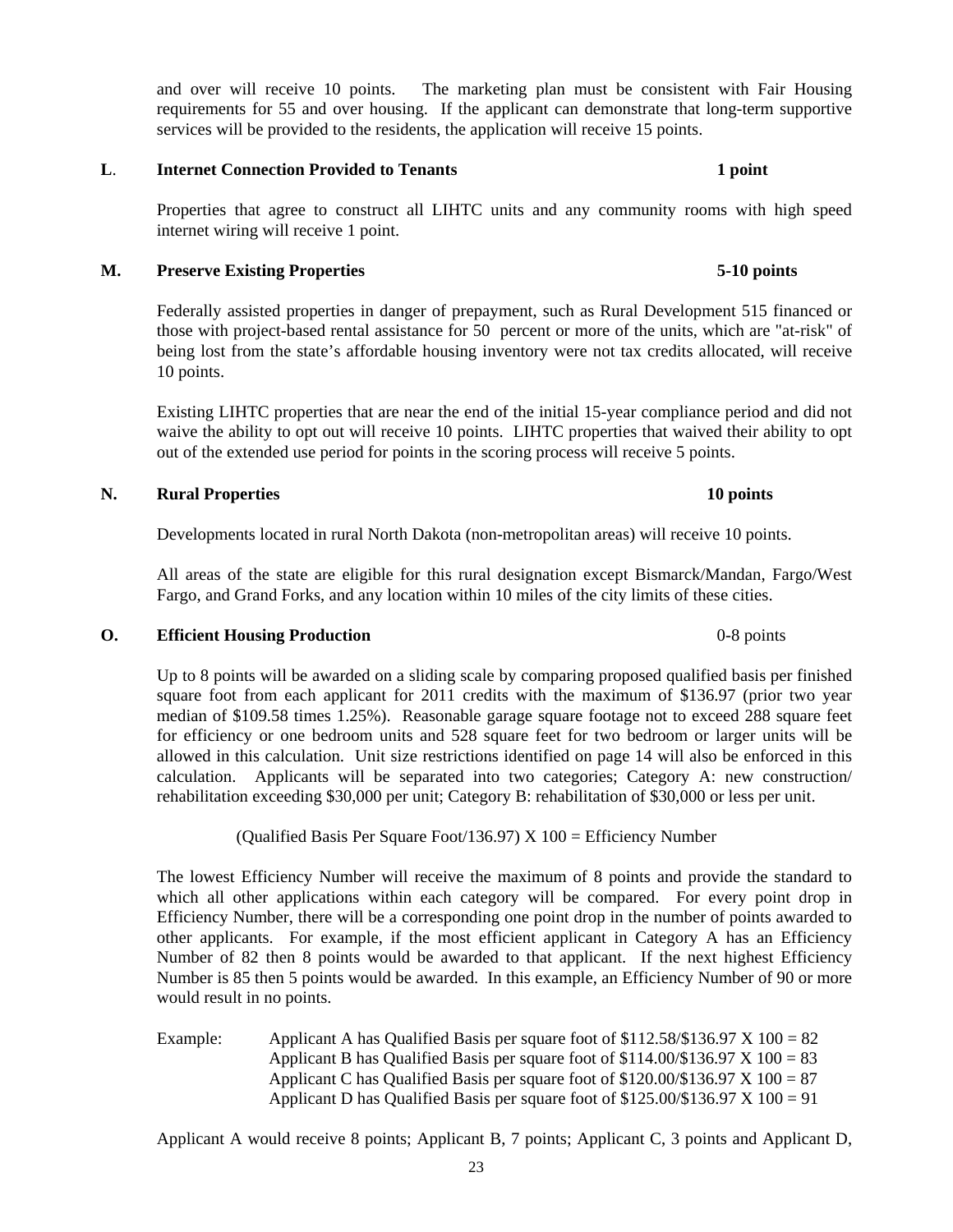no points.

#### **P. Geographic Location**

 Points will be deducted based on the relationship (stated as a percentage) of the set-aside units selected within a location as compared to the total units selected, taking into consideration the population of the community where the tax credit property is proposed. The point table for geographic distribution is as follows:

| Percentage of Units | Points |
|---------------------|--------|
|                     |        |
| $40% +$             | $-10$  |
| $<$ 40.0%           | $-9$   |
| $<$ 30.0%           | $-8$   |
| $<$ 20.0%           | $-7$   |
| <15.0%              | -6     |
| ${<}10.0\%$         | $-5$   |
| $< 5.0\%$           | $-4$   |
| $<4.0\%$            | $-3$   |
| $< 3.0\%$           | $-2$   |
| $< 2.0\%$           | $-1$   |
| ${<}1.0\%$          | 0      |
|                     |        |

 For purposes of the selection process, the communities of Bismarck and Mandan shall be considered one geographic location. Fargo and West Fargo will also be considered one geographic location.

#### **Q. Developer Limitation**

 Points will be deducted based on the amount of tax credits reserved to a given Developer/Applicant. As properties are selected, all remaining properties by the same Developer will be awarded (Identity of Interest inclusive) negative points based on the Developer's aggregate tax credit awards as a percentage of all tax credits reserved. This negative pointing system will function in the same manner as paragraph P above. The point table for Developer's properties is:

| Percentage of Tax Credits | Points | Percentage of Tax Credits | Points |
|---------------------------|--------|---------------------------|--------|
| $30\% +$                  | $-10$  | $< 15 \%$                 | - 4    |
| $<$ 30 %                  | - 9    | < 12 %                    | $-3$   |
| < 27 %                    | - 8    | $< 9\%$                   | $-2$   |
| $< 24 \%$                 | $-7$   | $< 6\%$                   | $-1$   |
| $<$ 21 %                  | - 6    | $<$ 3 %                   |        |
| $< 18 \%$                 | - 5    |                           |        |

 The negative points will be recalculated after each property selection. If during the selection process, a Developer/Applicant reaches the 25 percent limitation, then all unselected properties for that Developer will be removed from further consideration. (See paragraph K. Restriction on page 8 for possible exception.) However, if there are tax credits remaining after all other eligible properties have been selected, then those Developer/Applicants who have reached the 25 percent limitation and have applications remaining, will be considered for the continuation of the application cycle.

### **X. CARRYOVER ALLOCATIONS**

Section 42 provides that the allocating agency may give a carryover allocation of credit to properties which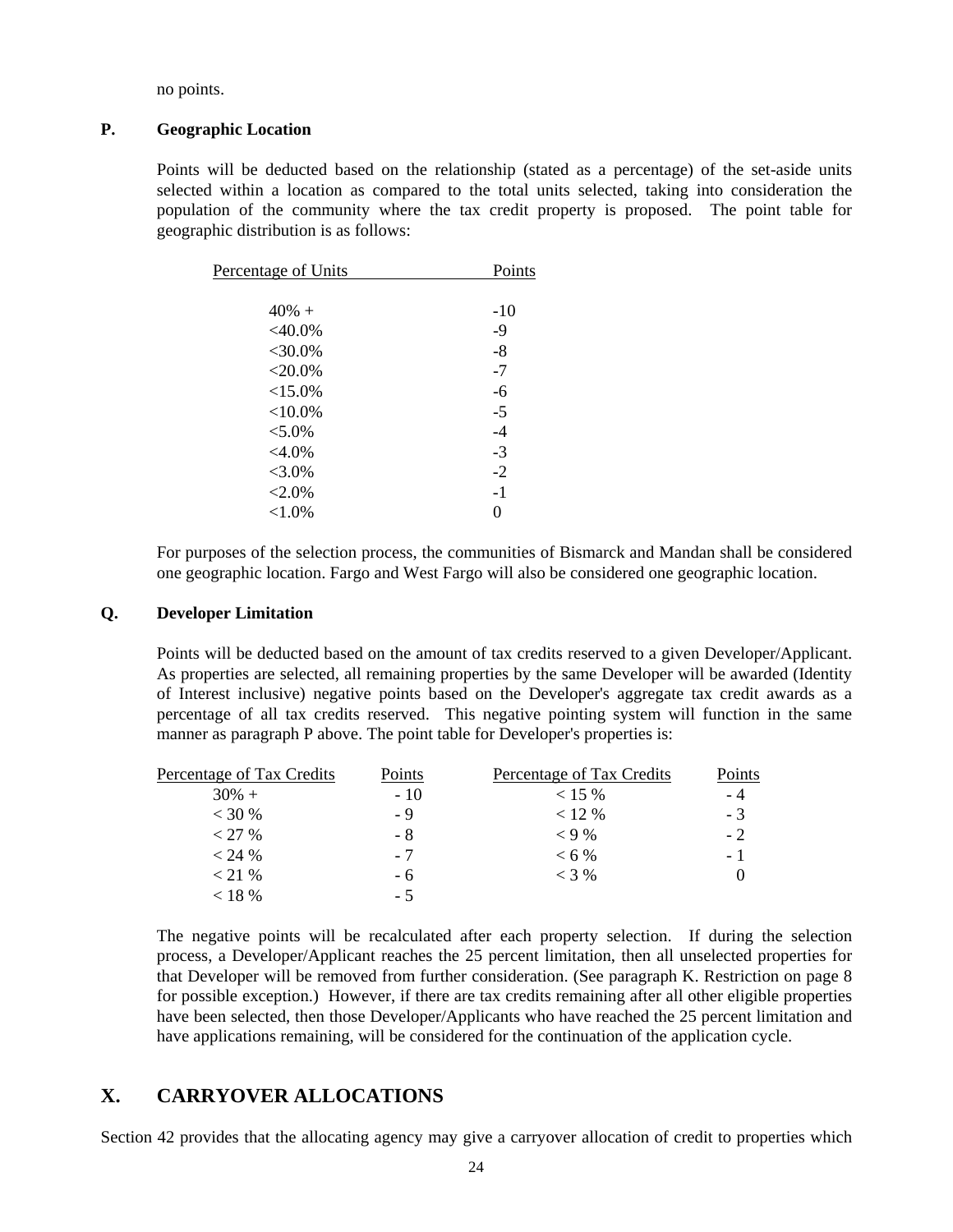have received a reservation of credits and which are not able to place the property in service in 2011. A carryover allocation may be awarded if more than 10 percent of the property's reasonably anticipated basis is incurred by the taxpayer within twelve months from the date of the reservation. The carryover allocation would then give the Applicant until December 31, 2013, to place the property in service. Applicants should review Section 42 (including IRS regulations, notices and private letter rulings) to ensure all requirements for a carryover allocation are met. All developments funded during the year must submit requests for a carryover allocation of credits to the NDHFA by December 1, 2011. The request must include both an "Owner Certification of Costs" and a certification of those costs from an independent CPA. The certification may be based on projected expenditures. If a carryover is issued based on projected expenditures, a followup certification from both the owner and CPA will be required at the end of the twelve-month period. Developers who received reservations of credits should contact the NDHFA for specific forms and instructions.

**A. Carryover Late Fee: Developers that do not submit a carryover allocation request by the established due date of December 1, 2011 will be assessed a late fee of \$500 plus a supplementary fee of \$200 per day for each day from the original due date through the date on which the NDHFA receives the carryover documents. This fee will not be allowed as an eligible cost in carryover basis or final basis and will not be included when calculating the total application fee of 10 percent.** 

# **XI. RESPONSIBILITY OF APPLICANT**

The Applicant has the responsibility to abide by the representations made in the tax credit application and in the Land Use Restrictive Agreement. Failure to abide by these representations may result in sanctions against the Applicant, including but not limited to, the inability to apply for tax credits in the future and participate in other programs administered by NDHFA.

# **XII. CLARIFICATION OF AGENCY ROLE**

Eligible applications will be evaluated to determine the credit reservation. NDHFA will conduct 3 evaluations prior to awarding the credit:

- (1) At the time of initial Application/Conditional Reservation.
- (2) At the time of Formal Notification to allocate credits.
- (3) At the time the building is placed-in-service.

Prior to each evaluation, the eligible Applicant will be asked to submit the most recent financial information on the property. Any federal, state, or local subsidies anticipated must be certified. Inaccurate or misrepresented information will result in non-issuance of IRS Form 8609, debarment from the LIHTC Program, audit of Applicant's financial records at the Applicant's expense, and possible referral for criminal prosecution.

NDHFA reserves the right to exchange information with other state allocating agencies and with other parties as deemed appropriate. By submitting an application for tax credits, the Applicant is acknowledging and agreeing to this exchange of information.

NDHFA is charged with allocating enough tax credits to a property to make that property economically feasible. This decision shall be made solely at the discretion of NDHFA but in no way represents or warrants to any Applicant, investor, lender, or others that the property is feasible, viable or of investment quality.